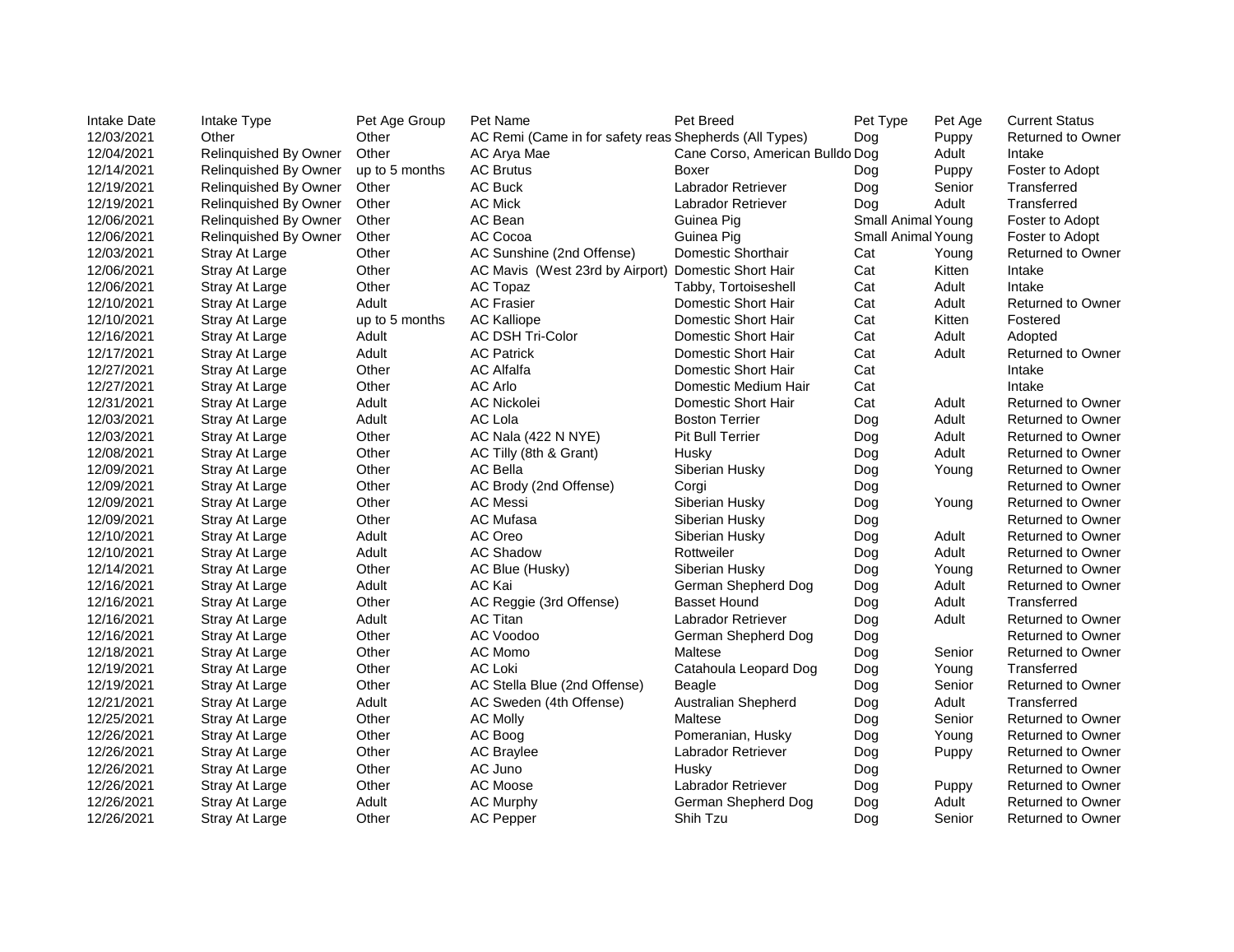| 12/28/2021   | Stray At Large  | Adult           | AC Jaden                   | Labrador Retriever    | Dog            | Adult  | <b>Returned to Owner</b> |
|--------------|-----------------|-----------------|----------------------------|-----------------------|----------------|--------|--------------------------|
| 12/29/2021   | Stray At Large  | Adult           | AC Blue                    | Labrador Retriever    | Dog            | Adult  | <b>Returned to Owner</b> |
| 12/30/2021   | Stray At Large  | Other           | <b>AC Princess</b>         | Shih Tzu              | Dog            | Senior | <b>Returned to Owner</b> |
| 12/31/2021   | Stray At Large  | Other           | <b>AC Dixie</b>            | Husky                 | Dog            | Young  | <b>Returned to Owner</b> |
| 12/31/2021   | Stray At Large  | Other           | AC Luna (2nd Offense)      | Shepherds (All Types) | Dog            | Adult  | <b>Returned to Owner</b> |
| 12/31/2021   | Stray At Large  | Other           | <b>AC Chicken</b>          | Chicken               | Wildlife/Other |        | <b>TRFR OUT</b>          |
| 12/28/2021   | Stray At Large  | Other           | <b>AC Injured Squirrel</b> | Squirrel              | Wildlife/Other |        | <b>TRFR OUT</b>          |
|              |                 |                 |                            |                       |                |        |                          |
|              | Canine          | Feline          | <b>Sm Animal</b>           | R, A, F               | Wildlife       | Total  |                          |
| <b>SAL</b>   | 30 <sup>1</sup> |                 |                            |                       |                | 42     |                          |
| <b>RBO</b>   |                 |                 |                            |                       |                |        |                          |
| <b>BIC</b>   |                 |                 |                            |                       |                |        |                          |
| LEO/Other    |                 |                 |                            |                       |                |        |                          |
| <b>TOTAL</b> | 35              | 10 <sub>1</sub> |                            |                       |                | 49     |                          |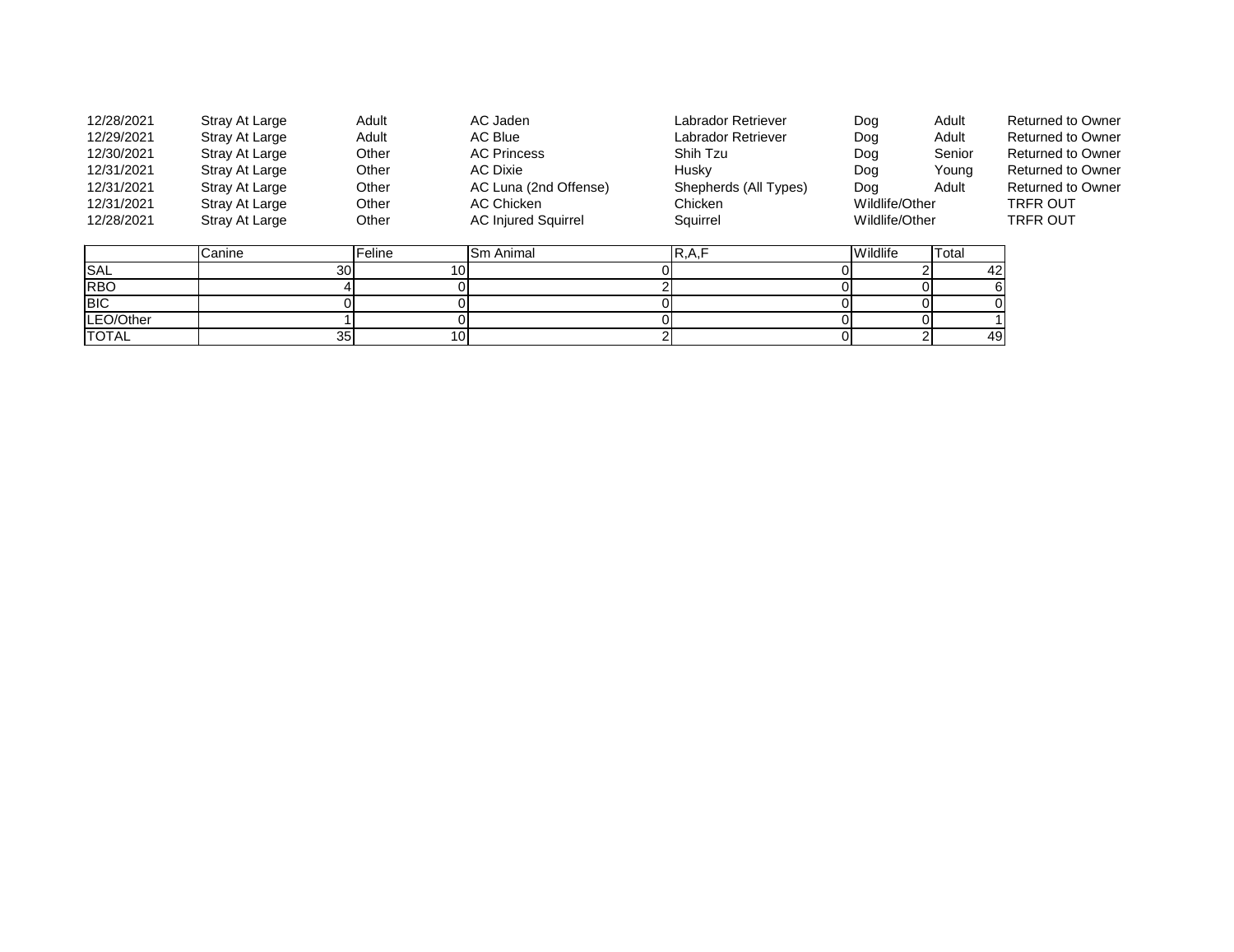| <b>Intake Date</b> | Intake Type                  | Pet Age Group  | Pet Name                   | Pet Breed                     | Pet Type            | <b>Current Status</b>  |
|--------------------|------------------------------|----------------|----------------------------|-------------------------------|---------------------|------------------------|
| 06/16/2021         | Relinquished By Owner        | Other          | AC Webber                  | Domestic Short Hair           | Cat                 | Available              |
| 07/19/2021         | Stray At Large               | Other          | A/C Snickers               | Domestic Shorthair, Tabby     | Cat                 | Available              |
| 09/10/2021         | Stray At Large               | Other          | AC Zen                     | Domestic Medium Hair, Tabby   | Cat                 | Available              |
| 10/29/2021         | Stray At Large               | Other          | <b>AC Spice</b>            | <b>Domestic Shorthair</b>     | Cat                 | Available              |
| 05/21/2020         | <b>Relinquished By Owner</b> | Other          | Louie                      | Labrador Retriever            | Dog                 | Available              |
| 11/16/2020         | <b>Relinquished By Owner</b> | Other          | Dakota (KJ)                | <b>Pit Bull Terrier</b>       | Dog                 | Available              |
| 01/08/2021         | <b>Relinquished By Owner</b> | Other          | Tank                       | Pit Bull Terrier, Husky       | Dog                 | Available              |
| 06/10/2021         | <b>Relinquished By Owner</b> | Other          | AC Ace                     | Rottweiler                    | Dog                 | Available              |
| 08/18/2021         | Other                        | Adult          | <b>AC Rocky</b>            | <b>Pit Bull Terrier</b>       | Dog                 | Available              |
| 11/27/2021         | <b>Relinquished By Owner</b> | Other          | <b>AC Asher</b>            | Husky, Akita                  | Dog                 | Available              |
| 06/21/2021         | Other                        | Other          | AC Jerry (C Field)         | Gerbil                        | <b>Small Animal</b> | Available              |
| 07/23/2021         | <b>Relinquished By Owner</b> | Other          | <b>AC Splinter</b>         | Rat                           | Small Animal        | Available              |
| 10/01/2021         | <b>Relinquished By Owner</b> | Other          | AC Reba                    | Guinea Pig                    | <b>Small Animal</b> | Available              |
| 05/17/2021         | <b>Stray At Large</b>        | Other          | AC Fia                     | Tabby                         | Cat                 | Foster to Adopt        |
| 06/04/2021         | <b>Stray At Large</b>        | Other          | AC Dudley (Freddy)         | <b>Domestic Short Hair</b>    | Cat                 | Foster to Adopt        |
| 06/19/2021         | <b>Stray At Large</b>        | Other          | AC Poppy (Hardee's)        | Domestic Mediumhair, Calico   | Cat                 | Foster to Adopt        |
| 07/19/2021         | Stray At Large               | Other          | <b>AC Levi</b>             | Domestic Shorthair, Tabby     | Cat                 | Foster to Adopt        |
| 08/11/2021         | Stray At Large               | Other          | <b>AC Cooter</b>           | Tabby, Domestic Shorthair     | Cat                 | Foster to Adopt        |
| 09/13/2021         | <b>Stray At Large</b>        | Other          | <b>AC Drake</b>            | Domestic Short Hair           | Cat                 | <b>Foster to Adopt</b> |
| 09/20/2021         | <b>Stray At Large</b>        | Other          | AC Ramona                  | <b>Domestic Shorthair</b>     | Cat                 | Foster to Adopt        |
| 11/16/2021         | Stray At Large               | Other          | <b>AC Harley</b>           | Domestic Short Hair           | Cat                 | Foster to Adopt        |
| 11/20/2021         | Stray At Large               | Adult          | AC Salem (Dean)            | Domestic Mediumhair           | Cat                 | Foster to Adopt        |
| 12/16/2021         | <b>Stray At Large</b>        | Adult          | AC DSH                     | Domestic Short Hair           | Cat                 | Foster to Adopt        |
| 9/17/2021          | <b>Stray At Large</b>        | Adult          | AC Cleo                    | Domestic Short Hair           | Cat                 | Foster to Adopt        |
| 6/22/2021          | <b>Stray At Large</b>        | Adult          | <b>AC Rafiki</b>           | Domestic Short Hair           | Cat                 | Foster to Adopt        |
| 8/12/2021          | <b>Stray At Large</b>        | Adult          | <b>AC Boots</b>            | Domestic Short Hair           | Cat                 | Foster to Adopt        |
| 8/17/2021          | <b>Stray At Large</b>        | Adult          | <b>AC Monty</b>            | Tabby                         | Cat                 | Foster to Adopt        |
| 10/5/2021          | Stray At Large               | Adult          | <b>AC Binx</b>             | Domestic Short Hair           | Cat                 | Foster to Adopt        |
| 07/16/2021         | <b>Stray At Large</b>        | Other          | <b>AC Athena</b>           | German Shepherd Dog           | Dog                 | Foster to Adopt        |
| 07/16/2021         | Other                        | Other          | Chinco (Harley)            | Terrier (Unknown Type, Small) | Dog                 | Foster to Adopt        |
| 10/07/2021         | <b>Stray At Large</b>        | Other          | <b>AC Macie</b>            | Terriers (Small)              | Dog                 | Foster to Adopt        |
| 10/12/2021         | Relinquished By Owner        | Other          | <b>AC Gracie</b>           | Pembroke Welsh Corgi          | Dog                 | <b>Foster to Adopt</b> |
| 10/12/2021         | <b>Relinquished By Owner</b> | Other          | <b>Jacks</b>               | Pembroke Welsh Corgi          | Dog                 | <b>Foster to Adopt</b> |
| 10/17/2021         | Other                        | Other          | AC Yoda                    | Chihuahua                     | Dog                 | Foster to Adopt        |
| 10/30/2021         | Other                        | Adult          | <b>AC Apollo</b>           | Husky                         | Dog                 | Foster to Adopt        |
| 10/30/2021         | Other                        | Other          | <b>AC Daisey</b>           | German Shepherd Dog, Beagle   | Dog                 | Foster to Adopt        |
| 11/13/2021         | Stray At Large               | Other          | AC Freeway (AC Chepe)      | Havanese                      | Dog                 | Foster to Adopt        |
| 11/14/2021         | <b>Stray At Large</b>        | Other          | <b>AC Bridgett</b>         | <b>Pit Bull Terrier</b>       | Dog                 | Foster to Adopt        |
| 11/19/2021         | Stray At Large               | Adult          | AC Vincent (10th & Morrel) | Siberian Husky                | Dog                 | Foster to Adopt        |
| 12/14/2021         | <b>Relinquished By Owner</b> | up to 5 months | <b>AC Brutus</b>           | <b>Boxer</b>                  | Dog                 | Foster to Adopt        |
| 08/06/2021         | Other                        | Other          | Alice                      | American                      | <b>Small Animal</b> | Foster to Adopt        |
| 12/06/2021         | <b>Relinquished By Owner</b> | Other          | AC Bean                    | Guinea Pig                    | Small Animal        | Foster to Adopt        |
| 12/06/2021         | <b>Relinquished By Owner</b> | Other          | AC Cocoa                   | Guinea Pig                    | Small Animal        | Foster to Adopt        |
| 04/20/2021         | <b>Relinquished By Owner</b> | Other          | AC Skittles (Luna)         | <b>Domestic Shorthair</b>     | Cat                 | Fostered               |
| 04/30/2021         | Other                        | Other          | AC Piper (viper)           | <b>Domestic Shorthair</b>     | Cat                 | Fostered               |
| 05/03/2021         | Other                        | Adult          | AC Georgia                 | Domestic Longhair             | Cat                 | Fostered               |
| 05/04/2021         | <b>Relinquished By Owner</b> | Other          | <b>AC Darcy</b>            | Tortoiseshell, Tabby          | Cat                 | Fostered               |
| 05/21/2021         | <b>Relinquished By Owner</b> | Other          | AC Sophia                  | Siamese                       | Cat                 | Fostered               |
| 06/04/2021         | <b>Relinquished By Owner</b> | Other          | AC Cosmo                   | <b>Domestic Short Hair</b>    | Cat                 | Fostered               |
| 07/19/2021         | Stray At Large               | Other          | AC Liam                    | Domestic Shorthair, Tabby     | Cat                 | Fostered               |
| 08/11/2021         | <b>Stray At Large</b>        | Other          | AC Chaos (Western Dr)      | Tabby, Domestic Short Hair    | Cat                 | Fostered               |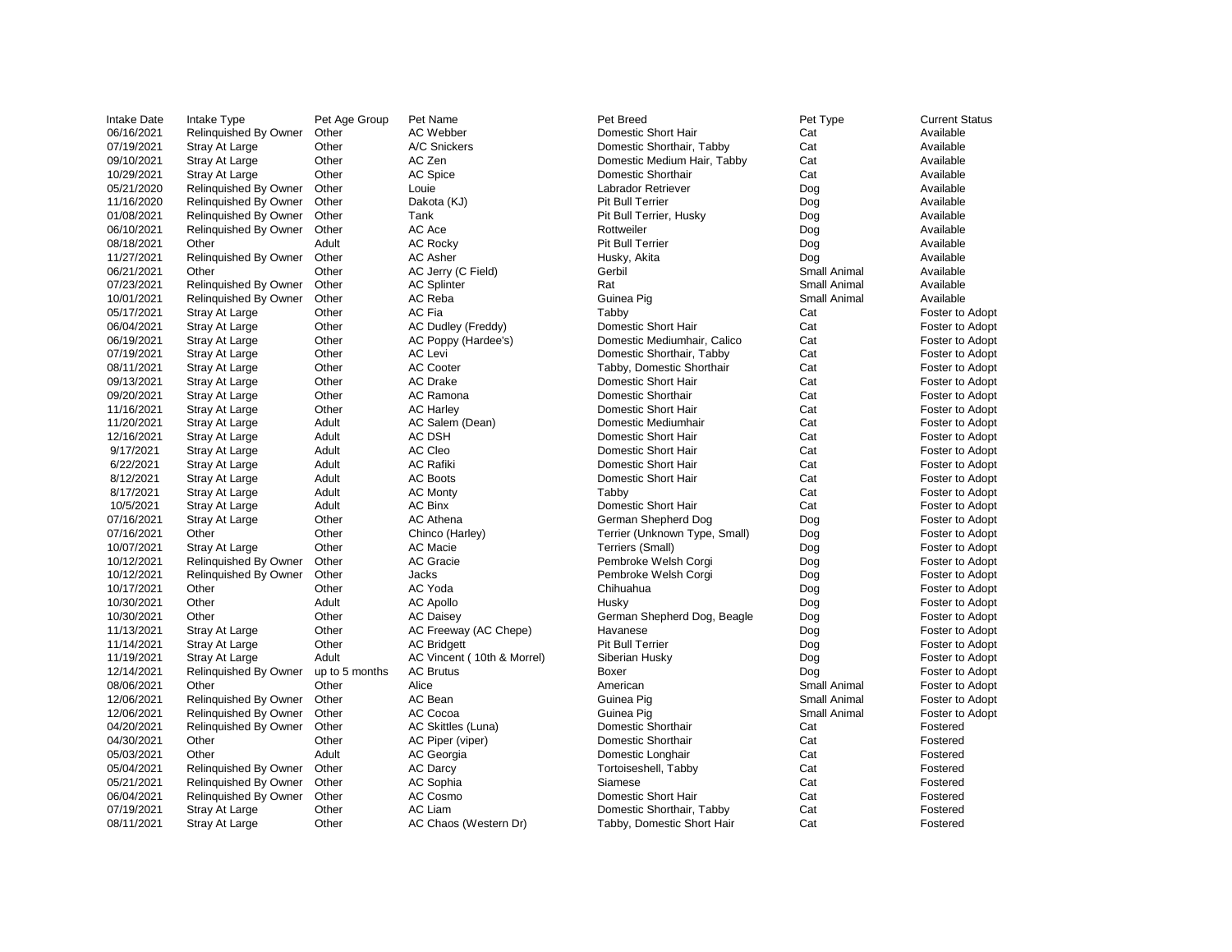| 08/11/2021 | <b>Stray At Large</b>        | Other          | <b>AC Lilly</b>                  | Tabby, Domestic Short Hair                    | Cat                               | Fostered |
|------------|------------------------------|----------------|----------------------------------|-----------------------------------------------|-----------------------------------|----------|
| 09/11/2021 | <b>Stray At Large</b>        | up to 5 months | <b>AC Blue</b>                   | Domestic Short Hair                           | Cat                               | Fostered |
| 09/11/2021 | Other                        | up to 5 months | <b>AC Lila BIC</b>               | Domestic Short Hair                           | Cat                               | Fostered |
| 09/11/2021 | <b>Stray At Large</b>        | Other          | <b>AC Violet</b>                 | <b>Domestic Short Hair</b>                    | Cat                               | Fostered |
| 09/24/2021 | <b>Stray At Large</b>        | Other          | AC Spaz (Tubs)                   | Domestic Shorthair, Tabby                     | Cat                               | Fostered |
| 09/24/2021 | Stray At Large               | Other          | <b>AC Sunshine</b>               | Domestic Shorthair, Tabby                     | Cat                               | Fostered |
| 09/28/2021 | <b>Stray At Large</b>        | Other          | AC Tabasco                       | Domestic Shorthair, Tabby                     | Cat                               | Fostered |
| 11/02/2021 | <b>Stray At Large</b>        | up to 5 months | <b>AC Marshmellow</b>            | Domestic Short Hair                           | Cat                               | Fostered |
| 11/03/2021 | <b>Stray At Large</b>        | Adult          | <b>AC Count Chocula</b>          | Domestic Short Hair                           | Cat                               | Fostered |
| 11/09/2021 | <b>Stray At Large</b>        | Other          | AC Tango                         | Tabby                                         | Cat                               | Fostered |
| 11/27/2021 | <b>Relinquished By Owner</b> | up to 5 months | AC Cupid (OS)                    | Domestic Shorthair                            | Cat                               | Fostered |
| 12/10/2021 | <b>Stray At Large</b>        | up to 5 months | <b>AC Kalliope</b>               | Domestic Short Hair                           | Cat                               | Fostered |
| 4/11/2021  | <b>Stray At Large</b>        | Adult          | <b>AC Blue OS</b>                | Coonhound, Pointer                            | Dog                               | Fostered |
| 10/31/2021 | <b>Stray At Large</b>        | Adult          | <b>AC Scout</b>                  | Labrador Retriever                            | Dog                               | Fostered |
| 9/24/2021  | Other                        | Adult          | AC Flint (Max/Finn)              | <b>Mixed Breed</b>                            | Dog                               | Fostered |
| 09/10/2020 | <b>Relinquished By Owner</b> | Other          | Sheldon (Oliver)                 | <b>Mixed Breed</b>                            | Dog                               | Fostered |
| 01/20/2021 | Other                        | Other          | Diva                             | Yorkie, Yorkshire Terrie, Poodles (All Ty Dog |                                   | Fostered |
| 09/17/2021 | Stray At Large               | Other          | Gertrude                         | <b>Boxer</b>                                  | Dog                               | Fostered |
| 10/20/2021 | <b>Relinquished By Owner</b> | Other          | AC Maggie                        | <b>Brittany</b>                               | Dog                               | Fostered |
| 10/30/2021 | <b>Stray At Large</b>        | Other          | AC Zoey                          | Chihuahua                                     | Dog                               | Fostered |
| 11/14/2021 | Transferred In               | Adult          | Micah                            | Poodle (Miniature)                            | Dog                               | Fostered |
| 11/14/2021 | Transferred In               | Adult          | Opal                             | Poodle (Miniature)                            | Dog                               | Fostered |
| 9/13/2021  | <b>Relinquished By Owner</b> | Other          | <b>AC Rowdy</b>                  | <b>Bearded Dragon</b>                         | Reptile, Amphibian, Fish Fostered |          |
| 11/28/2021 | Relinquished By Owner        | Adult          | <b>AC Twinkie</b>                | Guinea Pig                                    | <b>Small Animal</b>               | Fostered |
| 10/08/2021 | <b>Stray At Large</b>        | up to 5 months | <b>AC Cream Kitten</b>           | Domestic Short Hair                           | Cat                               | Fostered |
| 11/17/2021 | <b>Relinquished By Owner</b> | Other          | <b>AC Riley</b>                  | <b>Cavalier King Charles Spaniel</b>          | Dog                               | Fostered |
| 05/27/2021 | <b>Relinquished By Owner</b> | Other          | AC Beardie 5 (FPD210912) copy #4 | <b>Bearded Dragon</b>                         | Reptile, Amphibian, Fish Fostered |          |
| 7/16/2021  | Other                        | Adult          | <b>AC Shadow/Sassy</b>           | Domestic Short Hair                           | Cat                               | Hold     |
| 10/19/2021 | <b>Stray At Large</b>        | Adult          | <b>AC Sanderson</b>              | Domestic Short Hair                           | Cat                               | Hold     |
| 10/29/2021 | <b>Stray At Large</b>        | Adult          | <b>AC Cruz</b>                   | Tabby                                         | Cat                               | Hold     |
| 10/8/2021  | <b>Stray At Large</b>        | Adult          | <b>AC Tristan</b>                | <b>Domestic Short Hair</b>                    | Cat                               | Hold     |
| 03/06/2021 | <b>Stray At Large</b>        | Adult          | <b>AC Rosie</b>                  | <b>Pit Bull Terrier</b>                       | Dog                               | Hold     |
| 07/10/2021 | Relinquished By Owner        | Other          | <b>AC Dallas</b>                 | <b>Australian Shepherd</b>                    | Dog                               | Hold     |
| 11/14/2021 | Transferred In               | Other          | <b>KEVIN</b>                     | Yorkie, Yorkshire Terrie                      | Dog                               | Hold     |
| 11/14/2021 | Transferred In               | Adult          | Sage                             | Yorkie, Yorkshire Terrie                      | Dog                               | Hold     |
| 12/19/2021 | <b>Stray At Large</b>        | Adult          | <b>AC Loki</b>                   | Catahoula Shepherd                            | Dog                               | Hold     |
| 8/18/2021  | Other                        | Adult          | <b>AC Angel</b>                  | <b>Pit Bull Terrier</b>                       | Dog                               | Hold     |
| 11/30/2021 | <b>Relinquished By Owner</b> | Adult          | <b>AC Bella</b>                  | <b>Pit Bull Terrier</b>                       | Dog                               | Hold     |
| 12/16/2021 | <b>Stray At Large</b>        | Adult          | AC Reggie                        | <b>Basset Hound</b>                           | Dog                               | Hold     |
| 12/19/2021 | Relinquished By Owner        | Adult          | <b>AC Mick</b>                   | Labrador Retriever                            | Dog                               | Hold     |
| 12/19/2021 | Relinquished By Owner        | Adult          | <b>AC Buck</b>                   | Labrador Retriever                            | Dog                               | Hold     |
| 12/21/2021 | <b>Stray At Large</b>        | Adult          | AC Sweden (4)                    | Australian Shepherd                           | Dog                               | Hold     |
| 07/10/2021 | <b>Relinquished By Owner</b> | Other          | <b>AC Alfred</b>                 | Domestic Longhair                             | Cat                               | Intake   |
| 08/11/2021 | Stray At Large               | Other          | <b>AC Archer</b>                 | Domestic Shorthair                            | Cat                               | Intake   |
| 09/08/2021 | <b>Stray At Large</b>        | Other          | <b>AC Adolph</b>                 | Domestic Short Hair                           | Cat                               | Intake   |
| 09/20/2021 | <b>Stray At Large</b>        | Adult          | <b>AC Fiona</b>                  | Domestic Short Hair                           | Cat                               | Intake   |
| 09/27/2021 | <b>Relinquished By Owner</b> | Other          | <b>AC Tigy</b>                   | Domestic Shorthair                            | Cat                               | Intake   |
| 09/29/2021 | <b>Stray At Large</b>        | Other          | AC Ivy                           | Domestic Short Hair                           | Cat                               | Intake   |
| 09/29/2021 | <b>Stray At Large</b>        | up to 5 months | <b>AC Willow</b>                 | Domestic Shorthair                            | Cat                               | Intake   |
| 10/02/2021 | <b>Stray At Large</b>        | Adult          | AC Haze                          | Domestic Short Hair                           | Cat                               | Intake   |
| 10/12/2021 | Relinquished By Owner        | Other          | AC Wanda                         | Domestic Long Hair                            | Cat                               | Intake   |
| 10/15/2021 | Relinquished By Owner        | Adult          | <b>AC Marlin</b>                 | Domestic Short Hair                           | Cat                               | Intake   |
|            |                              |                |                                  |                                               |                                   |          |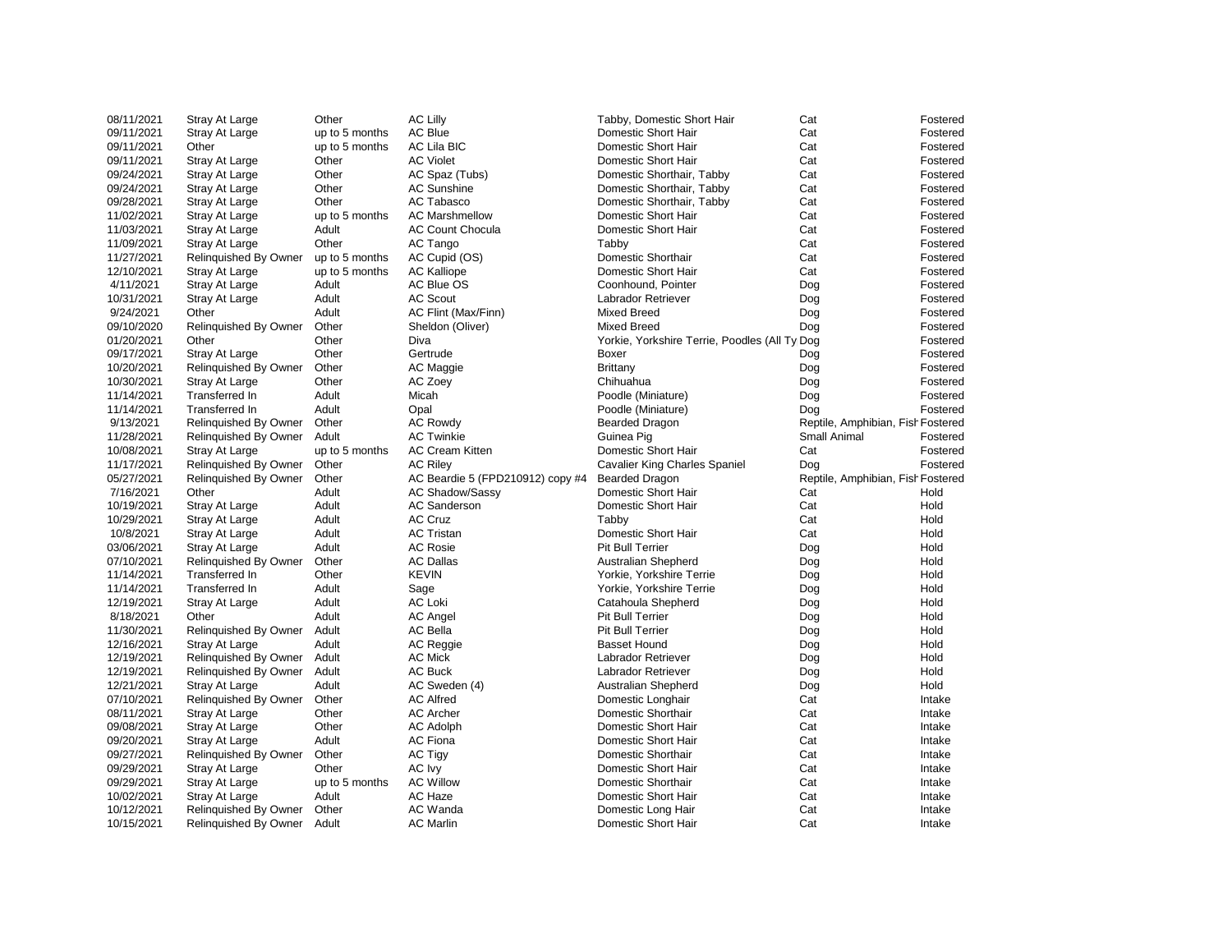| 10/24/2021 | Relinquished By Owner         | Other | AC Lucy                                               | Domestic Short Hair               | Cat                 | Intake |
|------------|-------------------------------|-------|-------------------------------------------------------|-----------------------------------|---------------------|--------|
| 10/29/2021 | Other                         | Other | <b>AC Whitney</b>                                     | Tabby                             | Cat                 | Intake |
| 10/30/2021 | Other                         | Adult | <b>AC Neville</b>                                     | Tabby                             | Cat                 | Intake |
| 11/03/2021 | Stray At Large                | Other | AC Tyson                                              | Domestic Short Hair               | Cat                 | Intake |
| 11/16/2021 | <b>Stray At Large</b>         | Adult | AC Mac                                                | Tabby                             | Cat                 | Intake |
| 11/28/2021 | Other                         | Adult | <b>AC Phoebe</b>                                      | Domestic Short Hair               | Cat                 | Intake |
| 11/30/2021 | Stray At Large                | Other | AC Daphne                                             | Domestic Long Hair                | Cat                 | Intake |
| 12/06/2021 | Stray At Large                | Other | AC Mavis (West 23rd by Airport)                       | Domestic Short Hair               | Cat                 | Intake |
| 12/06/2021 | Stray At Large                | Other | AC Topaz                                              | Tabby, Tortoiseshell              | Cat                 | Intake |
| 12/27/2021 | Stray At Large                | Other | <b>AC Alfalfa</b>                                     | <b>Domestic Short Hair</b>        | Cat                 | Intake |
| 12/27/2021 | Stray At Large                | Other | AC Arlo                                               | Domestic Medium Hair              | Cat                 | Intake |
| 09/16/2021 | Relinquished By Owner         | Other | <b>AC Baker</b>                                       | <b>Staffordshire Bull Terrier</b> | Dog                 | Intake |
| 09/29/2021 | Relinquished By Owner         | Other | AC Sam                                                | <b>Belgian Malinois</b>           | Dog                 | Intake |
| 10/12/2021 | Stray At Large                | Adult | AC Oliver (Taz)                                       | Lhasa Apso                        | <b>Dog</b>          | Intake |
| 10/16/2021 | Stray At Large                | Adult | AC Aspen                                              | Blue Heeler, Australian Shepherd  | Dog                 | Intake |
| 10/16/2021 | Stray At Large                | Adult | <b>AC Denver</b>                                      | <b>Blue Heeler</b>                | <b>Dog</b>          | Intake |
| 10/18/2021 | Relinquished By Owner         | Other | AC Rex                                                | <b>Pit Bull Terrier</b>           | <b>Dog</b>          | Intake |
| 11/01/2021 | Stray At Large                | Other | AC Romeo                                              | Labrador Retriever                | <b>Dog</b>          | Intake |
| 11/04/2021 | Stray At Large                | Adult | AC Karma (Sinclair Military & Clarma Pit Bull Terrier |                                   | <b>Dog</b>          | Intake |
| 11/12/2021 | Relinquished By Owner         | Other | <b>AC Larry</b>                                       | Chihuahua                         | Dog                 | Intake |
| 11/13/2021 | Stray At Large                | Adult | <b>AC Brutis</b>                                      | Doberman Pinscher                 | <b>Dog</b>          | Intake |
| 11/23/2021 | Stray At Large                | Other | AC Axel                                               | <b>Mastiff</b>                    | Dog                 | Intake |
| 11/24/2021 | Other                         | Adult | AC Mace (DA)                                          | <b>Pit Bull Terrier, Mastiff</b>  | Dog                 | Intake |
| 11/30/2021 | Relinquished By Owner         | Adult | AC Leo                                                | Pomeranian                        | <b>Dog</b>          | Intake |
| 11/30/2021 | Stray At Large                | Adult | <b>AC Tanner</b>                                      | Chihuahua                         | Dog                 | Intake |
| 12/04/2021 | Owner-Intended Euthana: Other |       | AC Arya Mae                                           | Cane Corso, American Bulldog      | Dog                 | Intake |
| 10/11/2021 | Stray At Large                | Adult | AC Boop                                               | Lop-Eared                         | <b>Small Animal</b> | Intake |
|            |                               |       |                                                       |                                   |                     |        |

|           | <b>AVBL</b> | <b>FSTRed</b>  | --        | Hold/Boarding | Intake      |
|-----------|-------------|----------------|-----------|---------------|-------------|
| Canine    |             |                |           |               |             |
| Feline    |             |                |           |               |             |
| <b>SA</b> |             |                |           |               |             |
| ם גם      |             |                |           |               |             |
| Total     |             | $\Omega$<br>◡◡ | 30<br>ັບບ |               | $\sim$<br>ັ |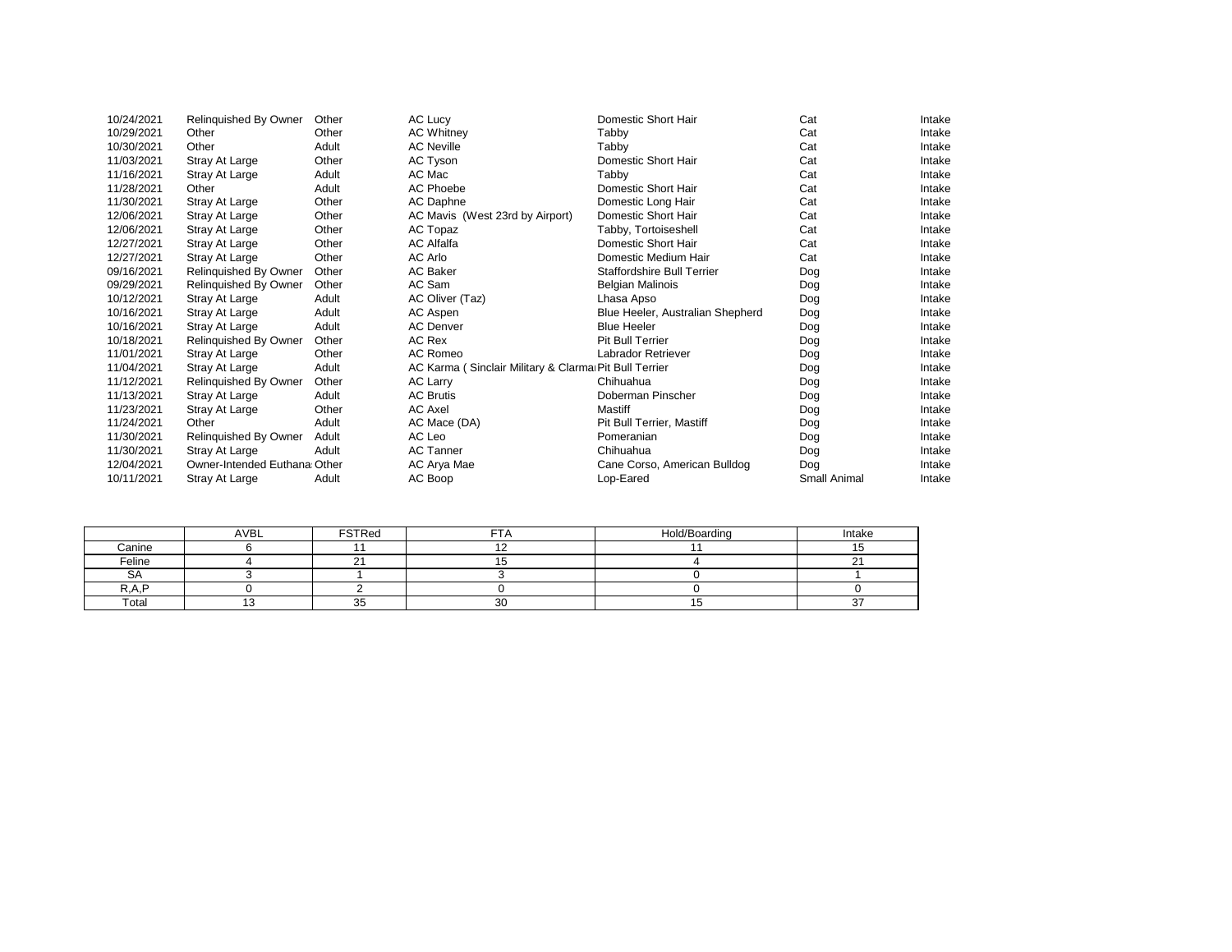| 12/02/2021<br>AC Lia (17& Platte)<br>Domestic Short Hair, Tabby<br>Adopted<br>6 months<br>Other<br>Cat<br>12/08/2021<br>about 2 months<br>Other<br>AC Sharon (Cookie)<br>Tortoiseshell<br>Cat<br>Adopted<br>Cat<br>12/12/2021<br>Other<br><b>AC Ralf</b><br><b>Domestic Shorthair</b><br>Adopted<br>9 months<br><b>AC Fred</b><br>12/22/2021<br>Other<br>Siamese<br>Cat<br>Adopted<br>6 months<br><b>AC Birdie</b><br>Domestic Short Hair<br>Cat<br>12/24/2021<br>Other<br>Adopted<br>2 months<br><b>AC Cecilia</b><br>Cat<br>12/27/2021<br>Other<br>Tabby<br>5 months<br>Adopted<br>12/02/2021<br>Boxer, American Bulldog<br>Other<br>Novalea<br>Dog<br>Adopted<br>2 months<br>12/06/2021<br>Other<br>Hank<br>Border Collie, Mixed Breed<br>Adopted<br>2 months<br>Dog<br>12/10/2021<br>Adult<br>Macho<br>Adopted<br>7 months<br><b>Husky</b><br>Dog<br>Other<br>12/17/2021<br>AC Taz (Oliver)<br>2 months<br>Lhasa Apso<br>Adopted<br>Dog<br>12/20/2021<br>Other<br><b>AC Peyton</b><br>Adopted<br>2 months<br><b>Husky</b><br>Dog<br>12/06/2021<br><b>Small Animal</b><br>up to 5 months<br>AC Jayde<br>Adopted<br>2 months<br>Guinea Pig<br>12/29/2021<br><b>AC Rolo</b><br>Other<br>Small Animal<br>Adopted<br>3 months<br>Guinea Pig<br>12/31/2021<br>Other<br>AC Ziggy<br>Small Animal<br>Adopted<br>3 months<br>Guinea Pig<br>Other<br>12/31/2021<br>Guinea Pig<br>Small Animal<br>Adopted<br>3 months<br><b>AC Lenny</b><br><b>MED</b><br>12/08/2021<br>Other<br>AC Odie (11th & Pebble)<br>Domestic Long Hair<br>Euthanized<br>5 months<br>Cat<br><b>BEH</b><br>12/31/2021<br>Other<br><b>Pit Bull Terrier</b><br>Euthanized<br>about 1 month<br>AC Hope<br>Dog<br><b>RTO</b><br>12/03/2021<br>Other<br>AC Sunshine (2nd Offense)<br>Domestic Shorthair<br>Cat<br>less than 5 seconds<br><b>RTO</b><br>Adult<br>Domestic Short Hair<br>12/11/2021<br><b>AC Frasier</b><br>Cat<br>1 day<br><b>RTO</b><br>12/21/2021<br>Adult<br><b>AC Patrick</b><br>Domestic Short Hair<br>Cat<br>4 days<br><b>RTO</b><br>Other<br>12/03/2021<br>less than 5 seconds<br><b>Pit Bull Terrier</b><br>AC Nala (422 N NYE)<br>Dog<br><b>RTO</b><br><b>AC Lola</b><br>12/03/2021<br>Adult<br><b>Boston Terrier</b><br>less than 5 seconds<br>Dog<br><b>RTO</b><br>12/03/2021<br>Other<br>AC Remi (Came in for safety reas Shepherds (All Types)<br>less than 5 seconds<br>Dog<br><b>RTO</b><br>12/08/2021<br>Other<br>less than 5 seconds<br>AC Tilly (8th & Grant)<br><b>Husky</b><br>Dog<br><b>RTO</b><br>12/09/2021<br><b>AC Bella</b><br>Other<br>Siberian Husky<br>less than 5 seconds<br>Dog<br><b>RTO</b><br>Other<br><b>AC Messi</b><br>12/09/2021<br>Siberian Husky<br>less than 5 seconds<br>Dog<br><b>RTO</b><br>Adult<br>AC Oreo<br>12/10/2021<br>Siberian Husky<br>less than 5 seconds<br>Dog<br><b>RTO</b><br>12/10/2021<br><b>AC Shadow</b><br>Adult<br>Rottweiler<br>less than 5 seconds<br>Dog<br>12/16/2021<br><b>RTO</b><br>Other<br>AC Voodoo<br>German Shepherd Dog<br>less than 5 seconds<br>Dog<br><b>RTO</b><br>Adult<br><b>AC Titan</b><br>12/17/2021<br>Labrador Retriever<br>1 day<br>Dog<br><b>RTO</b><br>AC Momo<br>12/18/2021<br>Other<br>Maltese<br>less than 5 seconds<br>Dog<br><b>RTO</b><br>AC Kai<br>12/19/2021<br>Adult<br>German Shepherd Dog<br>3 days<br>Dog<br>12/19/2021<br><b>RTO</b><br>less than 5 seconds<br>Other<br>AC Stella Blue (2nd Offense)<br><b>Beagle</b><br>Dog<br><b>RTO</b><br>12/20/2021<br>Adult<br>AC Jaden<br>8 days<br>Labrador Retriever<br>Dog<br><b>RTO</b><br><b>AC Moose</b><br>12/26/2021<br>Other<br>less than 5 seconds<br>Labrador Retriever<br>Dog<br><b>RTO</b><br>12/26/2021<br>Other<br><b>AC Braylee</b><br>Labrador Retriever<br>less than 5 seconds<br>Dog<br><b>RTO</b><br>12/27/2021<br>Other<br>AC Boog<br>Pomeranian, Husky<br>1 day<br>Dog<br><b>RTO</b><br><b>AC Pepper</b><br>12/27/2021<br>Other<br>Shih Tzu<br>1 day<br>Dog<br><b>RTO</b><br>12/28/2021<br>Other<br>AC Juno<br>Husky<br>2 days<br>Dog<br><b>RTO</b><br><b>AC Blue</b><br>12/29/2021<br>Adult<br>less than 5 seconds<br>Labrador Retriever<br>Dog<br><b>RTO</b><br>12/31/2021<br>Other<br>less than 5 seconds<br>AC Luna (2nd Offense)<br>Shepherds (All Types)<br>Dog<br><b>RTO</b><br>12/31/2021<br>Other<br><b>AC Princess</b><br>Shih Tzu<br>1 day<br>Dog<br><b>RTO</b><br>AC Mufasa<br>12/09/2021<br>Other<br>Siberian Husky<br>less than 5 seconds<br>Dog<br><b>RTO</b><br>12/14/2021<br>Other<br>AC Blue (Husky)<br>Siberian Husky<br>less than 5 seconds<br>Dog<br>12/25/2021<br><b>RTO</b><br>Other<br>Maltese<br>less than 5 seconds<br><b>AC Molly</b><br>Dog<br><b>RTO</b><br><b>AC Murphy</b><br>12/26/2021<br>Adult<br>German Shepherd Dog<br>less than 5 seconds<br>Dog<br><b>RTO</b><br><b>AC Dixie</b><br>12/31/2021<br>Other<br>less than 5 seconds<br><b>Husky</b><br>Dog<br>12/24/2021<br><b>TRFR OUT</b><br>Other<br>Wildlife/Other<br>less than 5 seconds<br><b>AC Injured Squirrel</b><br>Squirrel | <b>Outtake Date</b> | Outtake Type    | Average Length of Stay Pet Age Group |       | Pet Name          | Pet Breed | Pet Type       | Euth |
|------------------------------------------------------------------------------------------------------------------------------------------------------------------------------------------------------------------------------------------------------------------------------------------------------------------------------------------------------------------------------------------------------------------------------------------------------------------------------------------------------------------------------------------------------------------------------------------------------------------------------------------------------------------------------------------------------------------------------------------------------------------------------------------------------------------------------------------------------------------------------------------------------------------------------------------------------------------------------------------------------------------------------------------------------------------------------------------------------------------------------------------------------------------------------------------------------------------------------------------------------------------------------------------------------------------------------------------------------------------------------------------------------------------------------------------------------------------------------------------------------------------------------------------------------------------------------------------------------------------------------------------------------------------------------------------------------------------------------------------------------------------------------------------------------------------------------------------------------------------------------------------------------------------------------------------------------------------------------------------------------------------------------------------------------------------------------------------------------------------------------------------------------------------------------------------------------------------------------------------------------------------------------------------------------------------------------------------------------------------------------------------------------------------------------------------------------------------------------------------------------------------------------------------------------------------------------------------------------------------------------------------------------------------------------------------------------------------------------------------------------------------------------------------------------------------------------------------------------------------------------------------------------------------------------------------------------------------------------------------------------------------------------------------------------------------------------------------------------------------------------------------------------------------------------------------------------------------------------------------------------------------------------------------------------------------------------------------------------------------------------------------------------------------------------------------------------------------------------------------------------------------------------------------------------------------------------------------------------------------------------------------------------------------------------------------------------------------------------------------------------------------------------------------------------------------------------------------------------------------------------------------------------------------------------------------------------------------------------------------------------------------------------------------------------------------------------------------------------------------------------------------------------------------------------------------------------------------------------------------------------------------------------------------------------------------------------------------------------------------------------------------------------------------------------------------------------------------------------------------------------------------------------------------------------------------------------------------------------------------------------------------------------------------------------------------------------------------------------------------------------------------------------------------------------------------------------------------------------------------------------------------------------------------------------------------------------------------------|---------------------|-----------------|--------------------------------------|-------|-------------------|-----------|----------------|------|
|                                                                                                                                                                                                                                                                                                                                                                                                                                                                                                                                                                                                                                                                                                                                                                                                                                                                                                                                                                                                                                                                                                                                                                                                                                                                                                                                                                                                                                                                                                                                                                                                                                                                                                                                                                                                                                                                                                                                                                                                                                                                                                                                                                                                                                                                                                                                                                                                                                                                                                                                                                                                                                                                                                                                                                                                                                                                                                                                                                                                                                                                                                                                                                                                                                                                                                                                                                                                                                                                                                                                                                                                                                                                                                                                                                                                                                                                                                                                                                                                                                                                                                                                                                                                                                                                                                                                                                                                                                                                                                                                                                                                                                                                                                                                                                                                                                                                                                                                                                        |                     |                 |                                      |       |                   |           |                |      |
|                                                                                                                                                                                                                                                                                                                                                                                                                                                                                                                                                                                                                                                                                                                                                                                                                                                                                                                                                                                                                                                                                                                                                                                                                                                                                                                                                                                                                                                                                                                                                                                                                                                                                                                                                                                                                                                                                                                                                                                                                                                                                                                                                                                                                                                                                                                                                                                                                                                                                                                                                                                                                                                                                                                                                                                                                                                                                                                                                                                                                                                                                                                                                                                                                                                                                                                                                                                                                                                                                                                                                                                                                                                                                                                                                                                                                                                                                                                                                                                                                                                                                                                                                                                                                                                                                                                                                                                                                                                                                                                                                                                                                                                                                                                                                                                                                                                                                                                                                                        |                     |                 |                                      |       |                   |           |                |      |
|                                                                                                                                                                                                                                                                                                                                                                                                                                                                                                                                                                                                                                                                                                                                                                                                                                                                                                                                                                                                                                                                                                                                                                                                                                                                                                                                                                                                                                                                                                                                                                                                                                                                                                                                                                                                                                                                                                                                                                                                                                                                                                                                                                                                                                                                                                                                                                                                                                                                                                                                                                                                                                                                                                                                                                                                                                                                                                                                                                                                                                                                                                                                                                                                                                                                                                                                                                                                                                                                                                                                                                                                                                                                                                                                                                                                                                                                                                                                                                                                                                                                                                                                                                                                                                                                                                                                                                                                                                                                                                                                                                                                                                                                                                                                                                                                                                                                                                                                                                        |                     |                 |                                      |       |                   |           |                |      |
|                                                                                                                                                                                                                                                                                                                                                                                                                                                                                                                                                                                                                                                                                                                                                                                                                                                                                                                                                                                                                                                                                                                                                                                                                                                                                                                                                                                                                                                                                                                                                                                                                                                                                                                                                                                                                                                                                                                                                                                                                                                                                                                                                                                                                                                                                                                                                                                                                                                                                                                                                                                                                                                                                                                                                                                                                                                                                                                                                                                                                                                                                                                                                                                                                                                                                                                                                                                                                                                                                                                                                                                                                                                                                                                                                                                                                                                                                                                                                                                                                                                                                                                                                                                                                                                                                                                                                                                                                                                                                                                                                                                                                                                                                                                                                                                                                                                                                                                                                                        |                     |                 |                                      |       |                   |           |                |      |
|                                                                                                                                                                                                                                                                                                                                                                                                                                                                                                                                                                                                                                                                                                                                                                                                                                                                                                                                                                                                                                                                                                                                                                                                                                                                                                                                                                                                                                                                                                                                                                                                                                                                                                                                                                                                                                                                                                                                                                                                                                                                                                                                                                                                                                                                                                                                                                                                                                                                                                                                                                                                                                                                                                                                                                                                                                                                                                                                                                                                                                                                                                                                                                                                                                                                                                                                                                                                                                                                                                                                                                                                                                                                                                                                                                                                                                                                                                                                                                                                                                                                                                                                                                                                                                                                                                                                                                                                                                                                                                                                                                                                                                                                                                                                                                                                                                                                                                                                                                        |                     |                 |                                      |       |                   |           |                |      |
|                                                                                                                                                                                                                                                                                                                                                                                                                                                                                                                                                                                                                                                                                                                                                                                                                                                                                                                                                                                                                                                                                                                                                                                                                                                                                                                                                                                                                                                                                                                                                                                                                                                                                                                                                                                                                                                                                                                                                                                                                                                                                                                                                                                                                                                                                                                                                                                                                                                                                                                                                                                                                                                                                                                                                                                                                                                                                                                                                                                                                                                                                                                                                                                                                                                                                                                                                                                                                                                                                                                                                                                                                                                                                                                                                                                                                                                                                                                                                                                                                                                                                                                                                                                                                                                                                                                                                                                                                                                                                                                                                                                                                                                                                                                                                                                                                                                                                                                                                                        |                     |                 |                                      |       |                   |           |                |      |
|                                                                                                                                                                                                                                                                                                                                                                                                                                                                                                                                                                                                                                                                                                                                                                                                                                                                                                                                                                                                                                                                                                                                                                                                                                                                                                                                                                                                                                                                                                                                                                                                                                                                                                                                                                                                                                                                                                                                                                                                                                                                                                                                                                                                                                                                                                                                                                                                                                                                                                                                                                                                                                                                                                                                                                                                                                                                                                                                                                                                                                                                                                                                                                                                                                                                                                                                                                                                                                                                                                                                                                                                                                                                                                                                                                                                                                                                                                                                                                                                                                                                                                                                                                                                                                                                                                                                                                                                                                                                                                                                                                                                                                                                                                                                                                                                                                                                                                                                                                        |                     |                 |                                      |       |                   |           |                |      |
|                                                                                                                                                                                                                                                                                                                                                                                                                                                                                                                                                                                                                                                                                                                                                                                                                                                                                                                                                                                                                                                                                                                                                                                                                                                                                                                                                                                                                                                                                                                                                                                                                                                                                                                                                                                                                                                                                                                                                                                                                                                                                                                                                                                                                                                                                                                                                                                                                                                                                                                                                                                                                                                                                                                                                                                                                                                                                                                                                                                                                                                                                                                                                                                                                                                                                                                                                                                                                                                                                                                                                                                                                                                                                                                                                                                                                                                                                                                                                                                                                                                                                                                                                                                                                                                                                                                                                                                                                                                                                                                                                                                                                                                                                                                                                                                                                                                                                                                                                                        |                     |                 |                                      |       |                   |           |                |      |
|                                                                                                                                                                                                                                                                                                                                                                                                                                                                                                                                                                                                                                                                                                                                                                                                                                                                                                                                                                                                                                                                                                                                                                                                                                                                                                                                                                                                                                                                                                                                                                                                                                                                                                                                                                                                                                                                                                                                                                                                                                                                                                                                                                                                                                                                                                                                                                                                                                                                                                                                                                                                                                                                                                                                                                                                                                                                                                                                                                                                                                                                                                                                                                                                                                                                                                                                                                                                                                                                                                                                                                                                                                                                                                                                                                                                                                                                                                                                                                                                                                                                                                                                                                                                                                                                                                                                                                                                                                                                                                                                                                                                                                                                                                                                                                                                                                                                                                                                                                        |                     |                 |                                      |       |                   |           |                |      |
|                                                                                                                                                                                                                                                                                                                                                                                                                                                                                                                                                                                                                                                                                                                                                                                                                                                                                                                                                                                                                                                                                                                                                                                                                                                                                                                                                                                                                                                                                                                                                                                                                                                                                                                                                                                                                                                                                                                                                                                                                                                                                                                                                                                                                                                                                                                                                                                                                                                                                                                                                                                                                                                                                                                                                                                                                                                                                                                                                                                                                                                                                                                                                                                                                                                                                                                                                                                                                                                                                                                                                                                                                                                                                                                                                                                                                                                                                                                                                                                                                                                                                                                                                                                                                                                                                                                                                                                                                                                                                                                                                                                                                                                                                                                                                                                                                                                                                                                                                                        |                     |                 |                                      |       |                   |           |                |      |
|                                                                                                                                                                                                                                                                                                                                                                                                                                                                                                                                                                                                                                                                                                                                                                                                                                                                                                                                                                                                                                                                                                                                                                                                                                                                                                                                                                                                                                                                                                                                                                                                                                                                                                                                                                                                                                                                                                                                                                                                                                                                                                                                                                                                                                                                                                                                                                                                                                                                                                                                                                                                                                                                                                                                                                                                                                                                                                                                                                                                                                                                                                                                                                                                                                                                                                                                                                                                                                                                                                                                                                                                                                                                                                                                                                                                                                                                                                                                                                                                                                                                                                                                                                                                                                                                                                                                                                                                                                                                                                                                                                                                                                                                                                                                                                                                                                                                                                                                                                        |                     |                 |                                      |       |                   |           |                |      |
|                                                                                                                                                                                                                                                                                                                                                                                                                                                                                                                                                                                                                                                                                                                                                                                                                                                                                                                                                                                                                                                                                                                                                                                                                                                                                                                                                                                                                                                                                                                                                                                                                                                                                                                                                                                                                                                                                                                                                                                                                                                                                                                                                                                                                                                                                                                                                                                                                                                                                                                                                                                                                                                                                                                                                                                                                                                                                                                                                                                                                                                                                                                                                                                                                                                                                                                                                                                                                                                                                                                                                                                                                                                                                                                                                                                                                                                                                                                                                                                                                                                                                                                                                                                                                                                                                                                                                                                                                                                                                                                                                                                                                                                                                                                                                                                                                                                                                                                                                                        |                     |                 |                                      |       |                   |           |                |      |
|                                                                                                                                                                                                                                                                                                                                                                                                                                                                                                                                                                                                                                                                                                                                                                                                                                                                                                                                                                                                                                                                                                                                                                                                                                                                                                                                                                                                                                                                                                                                                                                                                                                                                                                                                                                                                                                                                                                                                                                                                                                                                                                                                                                                                                                                                                                                                                                                                                                                                                                                                                                                                                                                                                                                                                                                                                                                                                                                                                                                                                                                                                                                                                                                                                                                                                                                                                                                                                                                                                                                                                                                                                                                                                                                                                                                                                                                                                                                                                                                                                                                                                                                                                                                                                                                                                                                                                                                                                                                                                                                                                                                                                                                                                                                                                                                                                                                                                                                                                        |                     |                 |                                      |       |                   |           |                |      |
|                                                                                                                                                                                                                                                                                                                                                                                                                                                                                                                                                                                                                                                                                                                                                                                                                                                                                                                                                                                                                                                                                                                                                                                                                                                                                                                                                                                                                                                                                                                                                                                                                                                                                                                                                                                                                                                                                                                                                                                                                                                                                                                                                                                                                                                                                                                                                                                                                                                                                                                                                                                                                                                                                                                                                                                                                                                                                                                                                                                                                                                                                                                                                                                                                                                                                                                                                                                                                                                                                                                                                                                                                                                                                                                                                                                                                                                                                                                                                                                                                                                                                                                                                                                                                                                                                                                                                                                                                                                                                                                                                                                                                                                                                                                                                                                                                                                                                                                                                                        |                     |                 |                                      |       |                   |           |                |      |
|                                                                                                                                                                                                                                                                                                                                                                                                                                                                                                                                                                                                                                                                                                                                                                                                                                                                                                                                                                                                                                                                                                                                                                                                                                                                                                                                                                                                                                                                                                                                                                                                                                                                                                                                                                                                                                                                                                                                                                                                                                                                                                                                                                                                                                                                                                                                                                                                                                                                                                                                                                                                                                                                                                                                                                                                                                                                                                                                                                                                                                                                                                                                                                                                                                                                                                                                                                                                                                                                                                                                                                                                                                                                                                                                                                                                                                                                                                                                                                                                                                                                                                                                                                                                                                                                                                                                                                                                                                                                                                                                                                                                                                                                                                                                                                                                                                                                                                                                                                        |                     |                 |                                      |       |                   |           |                |      |
|                                                                                                                                                                                                                                                                                                                                                                                                                                                                                                                                                                                                                                                                                                                                                                                                                                                                                                                                                                                                                                                                                                                                                                                                                                                                                                                                                                                                                                                                                                                                                                                                                                                                                                                                                                                                                                                                                                                                                                                                                                                                                                                                                                                                                                                                                                                                                                                                                                                                                                                                                                                                                                                                                                                                                                                                                                                                                                                                                                                                                                                                                                                                                                                                                                                                                                                                                                                                                                                                                                                                                                                                                                                                                                                                                                                                                                                                                                                                                                                                                                                                                                                                                                                                                                                                                                                                                                                                                                                                                                                                                                                                                                                                                                                                                                                                                                                                                                                                                                        |                     |                 |                                      |       |                   |           |                |      |
|                                                                                                                                                                                                                                                                                                                                                                                                                                                                                                                                                                                                                                                                                                                                                                                                                                                                                                                                                                                                                                                                                                                                                                                                                                                                                                                                                                                                                                                                                                                                                                                                                                                                                                                                                                                                                                                                                                                                                                                                                                                                                                                                                                                                                                                                                                                                                                                                                                                                                                                                                                                                                                                                                                                                                                                                                                                                                                                                                                                                                                                                                                                                                                                                                                                                                                                                                                                                                                                                                                                                                                                                                                                                                                                                                                                                                                                                                                                                                                                                                                                                                                                                                                                                                                                                                                                                                                                                                                                                                                                                                                                                                                                                                                                                                                                                                                                                                                                                                                        |                     |                 |                                      |       |                   |           |                |      |
|                                                                                                                                                                                                                                                                                                                                                                                                                                                                                                                                                                                                                                                                                                                                                                                                                                                                                                                                                                                                                                                                                                                                                                                                                                                                                                                                                                                                                                                                                                                                                                                                                                                                                                                                                                                                                                                                                                                                                                                                                                                                                                                                                                                                                                                                                                                                                                                                                                                                                                                                                                                                                                                                                                                                                                                                                                                                                                                                                                                                                                                                                                                                                                                                                                                                                                                                                                                                                                                                                                                                                                                                                                                                                                                                                                                                                                                                                                                                                                                                                                                                                                                                                                                                                                                                                                                                                                                                                                                                                                                                                                                                                                                                                                                                                                                                                                                                                                                                                                        |                     |                 |                                      |       |                   |           |                |      |
|                                                                                                                                                                                                                                                                                                                                                                                                                                                                                                                                                                                                                                                                                                                                                                                                                                                                                                                                                                                                                                                                                                                                                                                                                                                                                                                                                                                                                                                                                                                                                                                                                                                                                                                                                                                                                                                                                                                                                                                                                                                                                                                                                                                                                                                                                                                                                                                                                                                                                                                                                                                                                                                                                                                                                                                                                                                                                                                                                                                                                                                                                                                                                                                                                                                                                                                                                                                                                                                                                                                                                                                                                                                                                                                                                                                                                                                                                                                                                                                                                                                                                                                                                                                                                                                                                                                                                                                                                                                                                                                                                                                                                                                                                                                                                                                                                                                                                                                                                                        |                     |                 |                                      |       |                   |           |                |      |
|                                                                                                                                                                                                                                                                                                                                                                                                                                                                                                                                                                                                                                                                                                                                                                                                                                                                                                                                                                                                                                                                                                                                                                                                                                                                                                                                                                                                                                                                                                                                                                                                                                                                                                                                                                                                                                                                                                                                                                                                                                                                                                                                                                                                                                                                                                                                                                                                                                                                                                                                                                                                                                                                                                                                                                                                                                                                                                                                                                                                                                                                                                                                                                                                                                                                                                                                                                                                                                                                                                                                                                                                                                                                                                                                                                                                                                                                                                                                                                                                                                                                                                                                                                                                                                                                                                                                                                                                                                                                                                                                                                                                                                                                                                                                                                                                                                                                                                                                                                        |                     |                 |                                      |       |                   |           |                |      |
|                                                                                                                                                                                                                                                                                                                                                                                                                                                                                                                                                                                                                                                                                                                                                                                                                                                                                                                                                                                                                                                                                                                                                                                                                                                                                                                                                                                                                                                                                                                                                                                                                                                                                                                                                                                                                                                                                                                                                                                                                                                                                                                                                                                                                                                                                                                                                                                                                                                                                                                                                                                                                                                                                                                                                                                                                                                                                                                                                                                                                                                                                                                                                                                                                                                                                                                                                                                                                                                                                                                                                                                                                                                                                                                                                                                                                                                                                                                                                                                                                                                                                                                                                                                                                                                                                                                                                                                                                                                                                                                                                                                                                                                                                                                                                                                                                                                                                                                                                                        |                     |                 |                                      |       |                   |           |                |      |
|                                                                                                                                                                                                                                                                                                                                                                                                                                                                                                                                                                                                                                                                                                                                                                                                                                                                                                                                                                                                                                                                                                                                                                                                                                                                                                                                                                                                                                                                                                                                                                                                                                                                                                                                                                                                                                                                                                                                                                                                                                                                                                                                                                                                                                                                                                                                                                                                                                                                                                                                                                                                                                                                                                                                                                                                                                                                                                                                                                                                                                                                                                                                                                                                                                                                                                                                                                                                                                                                                                                                                                                                                                                                                                                                                                                                                                                                                                                                                                                                                                                                                                                                                                                                                                                                                                                                                                                                                                                                                                                                                                                                                                                                                                                                                                                                                                                                                                                                                                        |                     |                 |                                      |       |                   |           |                |      |
|                                                                                                                                                                                                                                                                                                                                                                                                                                                                                                                                                                                                                                                                                                                                                                                                                                                                                                                                                                                                                                                                                                                                                                                                                                                                                                                                                                                                                                                                                                                                                                                                                                                                                                                                                                                                                                                                                                                                                                                                                                                                                                                                                                                                                                                                                                                                                                                                                                                                                                                                                                                                                                                                                                                                                                                                                                                                                                                                                                                                                                                                                                                                                                                                                                                                                                                                                                                                                                                                                                                                                                                                                                                                                                                                                                                                                                                                                                                                                                                                                                                                                                                                                                                                                                                                                                                                                                                                                                                                                                                                                                                                                                                                                                                                                                                                                                                                                                                                                                        |                     |                 |                                      |       |                   |           |                |      |
|                                                                                                                                                                                                                                                                                                                                                                                                                                                                                                                                                                                                                                                                                                                                                                                                                                                                                                                                                                                                                                                                                                                                                                                                                                                                                                                                                                                                                                                                                                                                                                                                                                                                                                                                                                                                                                                                                                                                                                                                                                                                                                                                                                                                                                                                                                                                                                                                                                                                                                                                                                                                                                                                                                                                                                                                                                                                                                                                                                                                                                                                                                                                                                                                                                                                                                                                                                                                                                                                                                                                                                                                                                                                                                                                                                                                                                                                                                                                                                                                                                                                                                                                                                                                                                                                                                                                                                                                                                                                                                                                                                                                                                                                                                                                                                                                                                                                                                                                                                        |                     |                 |                                      |       |                   |           |                |      |
|                                                                                                                                                                                                                                                                                                                                                                                                                                                                                                                                                                                                                                                                                                                                                                                                                                                                                                                                                                                                                                                                                                                                                                                                                                                                                                                                                                                                                                                                                                                                                                                                                                                                                                                                                                                                                                                                                                                                                                                                                                                                                                                                                                                                                                                                                                                                                                                                                                                                                                                                                                                                                                                                                                                                                                                                                                                                                                                                                                                                                                                                                                                                                                                                                                                                                                                                                                                                                                                                                                                                                                                                                                                                                                                                                                                                                                                                                                                                                                                                                                                                                                                                                                                                                                                                                                                                                                                                                                                                                                                                                                                                                                                                                                                                                                                                                                                                                                                                                                        |                     |                 |                                      |       |                   |           |                |      |
|                                                                                                                                                                                                                                                                                                                                                                                                                                                                                                                                                                                                                                                                                                                                                                                                                                                                                                                                                                                                                                                                                                                                                                                                                                                                                                                                                                                                                                                                                                                                                                                                                                                                                                                                                                                                                                                                                                                                                                                                                                                                                                                                                                                                                                                                                                                                                                                                                                                                                                                                                                                                                                                                                                                                                                                                                                                                                                                                                                                                                                                                                                                                                                                                                                                                                                                                                                                                                                                                                                                                                                                                                                                                                                                                                                                                                                                                                                                                                                                                                                                                                                                                                                                                                                                                                                                                                                                                                                                                                                                                                                                                                                                                                                                                                                                                                                                                                                                                                                        |                     |                 |                                      |       |                   |           |                |      |
|                                                                                                                                                                                                                                                                                                                                                                                                                                                                                                                                                                                                                                                                                                                                                                                                                                                                                                                                                                                                                                                                                                                                                                                                                                                                                                                                                                                                                                                                                                                                                                                                                                                                                                                                                                                                                                                                                                                                                                                                                                                                                                                                                                                                                                                                                                                                                                                                                                                                                                                                                                                                                                                                                                                                                                                                                                                                                                                                                                                                                                                                                                                                                                                                                                                                                                                                                                                                                                                                                                                                                                                                                                                                                                                                                                                                                                                                                                                                                                                                                                                                                                                                                                                                                                                                                                                                                                                                                                                                                                                                                                                                                                                                                                                                                                                                                                                                                                                                                                        |                     |                 |                                      |       |                   |           |                |      |
|                                                                                                                                                                                                                                                                                                                                                                                                                                                                                                                                                                                                                                                                                                                                                                                                                                                                                                                                                                                                                                                                                                                                                                                                                                                                                                                                                                                                                                                                                                                                                                                                                                                                                                                                                                                                                                                                                                                                                                                                                                                                                                                                                                                                                                                                                                                                                                                                                                                                                                                                                                                                                                                                                                                                                                                                                                                                                                                                                                                                                                                                                                                                                                                                                                                                                                                                                                                                                                                                                                                                                                                                                                                                                                                                                                                                                                                                                                                                                                                                                                                                                                                                                                                                                                                                                                                                                                                                                                                                                                                                                                                                                                                                                                                                                                                                                                                                                                                                                                        |                     |                 |                                      |       |                   |           |                |      |
|                                                                                                                                                                                                                                                                                                                                                                                                                                                                                                                                                                                                                                                                                                                                                                                                                                                                                                                                                                                                                                                                                                                                                                                                                                                                                                                                                                                                                                                                                                                                                                                                                                                                                                                                                                                                                                                                                                                                                                                                                                                                                                                                                                                                                                                                                                                                                                                                                                                                                                                                                                                                                                                                                                                                                                                                                                                                                                                                                                                                                                                                                                                                                                                                                                                                                                                                                                                                                                                                                                                                                                                                                                                                                                                                                                                                                                                                                                                                                                                                                                                                                                                                                                                                                                                                                                                                                                                                                                                                                                                                                                                                                                                                                                                                                                                                                                                                                                                                                                        |                     |                 |                                      |       |                   |           |                |      |
|                                                                                                                                                                                                                                                                                                                                                                                                                                                                                                                                                                                                                                                                                                                                                                                                                                                                                                                                                                                                                                                                                                                                                                                                                                                                                                                                                                                                                                                                                                                                                                                                                                                                                                                                                                                                                                                                                                                                                                                                                                                                                                                                                                                                                                                                                                                                                                                                                                                                                                                                                                                                                                                                                                                                                                                                                                                                                                                                                                                                                                                                                                                                                                                                                                                                                                                                                                                                                                                                                                                                                                                                                                                                                                                                                                                                                                                                                                                                                                                                                                                                                                                                                                                                                                                                                                                                                                                                                                                                                                                                                                                                                                                                                                                                                                                                                                                                                                                                                                        |                     |                 |                                      |       |                   |           |                |      |
|                                                                                                                                                                                                                                                                                                                                                                                                                                                                                                                                                                                                                                                                                                                                                                                                                                                                                                                                                                                                                                                                                                                                                                                                                                                                                                                                                                                                                                                                                                                                                                                                                                                                                                                                                                                                                                                                                                                                                                                                                                                                                                                                                                                                                                                                                                                                                                                                                                                                                                                                                                                                                                                                                                                                                                                                                                                                                                                                                                                                                                                                                                                                                                                                                                                                                                                                                                                                                                                                                                                                                                                                                                                                                                                                                                                                                                                                                                                                                                                                                                                                                                                                                                                                                                                                                                                                                                                                                                                                                                                                                                                                                                                                                                                                                                                                                                                                                                                                                                        |                     |                 |                                      |       |                   |           |                |      |
|                                                                                                                                                                                                                                                                                                                                                                                                                                                                                                                                                                                                                                                                                                                                                                                                                                                                                                                                                                                                                                                                                                                                                                                                                                                                                                                                                                                                                                                                                                                                                                                                                                                                                                                                                                                                                                                                                                                                                                                                                                                                                                                                                                                                                                                                                                                                                                                                                                                                                                                                                                                                                                                                                                                                                                                                                                                                                                                                                                                                                                                                                                                                                                                                                                                                                                                                                                                                                                                                                                                                                                                                                                                                                                                                                                                                                                                                                                                                                                                                                                                                                                                                                                                                                                                                                                                                                                                                                                                                                                                                                                                                                                                                                                                                                                                                                                                                                                                                                                        |                     |                 |                                      |       |                   |           |                |      |
|                                                                                                                                                                                                                                                                                                                                                                                                                                                                                                                                                                                                                                                                                                                                                                                                                                                                                                                                                                                                                                                                                                                                                                                                                                                                                                                                                                                                                                                                                                                                                                                                                                                                                                                                                                                                                                                                                                                                                                                                                                                                                                                                                                                                                                                                                                                                                                                                                                                                                                                                                                                                                                                                                                                                                                                                                                                                                                                                                                                                                                                                                                                                                                                                                                                                                                                                                                                                                                                                                                                                                                                                                                                                                                                                                                                                                                                                                                                                                                                                                                                                                                                                                                                                                                                                                                                                                                                                                                                                                                                                                                                                                                                                                                                                                                                                                                                                                                                                                                        |                     |                 |                                      |       |                   |           |                |      |
|                                                                                                                                                                                                                                                                                                                                                                                                                                                                                                                                                                                                                                                                                                                                                                                                                                                                                                                                                                                                                                                                                                                                                                                                                                                                                                                                                                                                                                                                                                                                                                                                                                                                                                                                                                                                                                                                                                                                                                                                                                                                                                                                                                                                                                                                                                                                                                                                                                                                                                                                                                                                                                                                                                                                                                                                                                                                                                                                                                                                                                                                                                                                                                                                                                                                                                                                                                                                                                                                                                                                                                                                                                                                                                                                                                                                                                                                                                                                                                                                                                                                                                                                                                                                                                                                                                                                                                                                                                                                                                                                                                                                                                                                                                                                                                                                                                                                                                                                                                        |                     |                 |                                      |       |                   |           |                |      |
|                                                                                                                                                                                                                                                                                                                                                                                                                                                                                                                                                                                                                                                                                                                                                                                                                                                                                                                                                                                                                                                                                                                                                                                                                                                                                                                                                                                                                                                                                                                                                                                                                                                                                                                                                                                                                                                                                                                                                                                                                                                                                                                                                                                                                                                                                                                                                                                                                                                                                                                                                                                                                                                                                                                                                                                                                                                                                                                                                                                                                                                                                                                                                                                                                                                                                                                                                                                                                                                                                                                                                                                                                                                                                                                                                                                                                                                                                                                                                                                                                                                                                                                                                                                                                                                                                                                                                                                                                                                                                                                                                                                                                                                                                                                                                                                                                                                                                                                                                                        |                     |                 |                                      |       |                   |           |                |      |
|                                                                                                                                                                                                                                                                                                                                                                                                                                                                                                                                                                                                                                                                                                                                                                                                                                                                                                                                                                                                                                                                                                                                                                                                                                                                                                                                                                                                                                                                                                                                                                                                                                                                                                                                                                                                                                                                                                                                                                                                                                                                                                                                                                                                                                                                                                                                                                                                                                                                                                                                                                                                                                                                                                                                                                                                                                                                                                                                                                                                                                                                                                                                                                                                                                                                                                                                                                                                                                                                                                                                                                                                                                                                                                                                                                                                                                                                                                                                                                                                                                                                                                                                                                                                                                                                                                                                                                                                                                                                                                                                                                                                                                                                                                                                                                                                                                                                                                                                                                        |                     |                 |                                      |       |                   |           |                |      |
|                                                                                                                                                                                                                                                                                                                                                                                                                                                                                                                                                                                                                                                                                                                                                                                                                                                                                                                                                                                                                                                                                                                                                                                                                                                                                                                                                                                                                                                                                                                                                                                                                                                                                                                                                                                                                                                                                                                                                                                                                                                                                                                                                                                                                                                                                                                                                                                                                                                                                                                                                                                                                                                                                                                                                                                                                                                                                                                                                                                                                                                                                                                                                                                                                                                                                                                                                                                                                                                                                                                                                                                                                                                                                                                                                                                                                                                                                                                                                                                                                                                                                                                                                                                                                                                                                                                                                                                                                                                                                                                                                                                                                                                                                                                                                                                                                                                                                                                                                                        |                     |                 |                                      |       |                   |           |                |      |
|                                                                                                                                                                                                                                                                                                                                                                                                                                                                                                                                                                                                                                                                                                                                                                                                                                                                                                                                                                                                                                                                                                                                                                                                                                                                                                                                                                                                                                                                                                                                                                                                                                                                                                                                                                                                                                                                                                                                                                                                                                                                                                                                                                                                                                                                                                                                                                                                                                                                                                                                                                                                                                                                                                                                                                                                                                                                                                                                                                                                                                                                                                                                                                                                                                                                                                                                                                                                                                                                                                                                                                                                                                                                                                                                                                                                                                                                                                                                                                                                                                                                                                                                                                                                                                                                                                                                                                                                                                                                                                                                                                                                                                                                                                                                                                                                                                                                                                                                                                        |                     |                 |                                      |       |                   |           |                |      |
|                                                                                                                                                                                                                                                                                                                                                                                                                                                                                                                                                                                                                                                                                                                                                                                                                                                                                                                                                                                                                                                                                                                                                                                                                                                                                                                                                                                                                                                                                                                                                                                                                                                                                                                                                                                                                                                                                                                                                                                                                                                                                                                                                                                                                                                                                                                                                                                                                                                                                                                                                                                                                                                                                                                                                                                                                                                                                                                                                                                                                                                                                                                                                                                                                                                                                                                                                                                                                                                                                                                                                                                                                                                                                                                                                                                                                                                                                                                                                                                                                                                                                                                                                                                                                                                                                                                                                                                                                                                                                                                                                                                                                                                                                                                                                                                                                                                                                                                                                                        |                     |                 |                                      |       |                   |           |                |      |
|                                                                                                                                                                                                                                                                                                                                                                                                                                                                                                                                                                                                                                                                                                                                                                                                                                                                                                                                                                                                                                                                                                                                                                                                                                                                                                                                                                                                                                                                                                                                                                                                                                                                                                                                                                                                                                                                                                                                                                                                                                                                                                                                                                                                                                                                                                                                                                                                                                                                                                                                                                                                                                                                                                                                                                                                                                                                                                                                                                                                                                                                                                                                                                                                                                                                                                                                                                                                                                                                                                                                                                                                                                                                                                                                                                                                                                                                                                                                                                                                                                                                                                                                                                                                                                                                                                                                                                                                                                                                                                                                                                                                                                                                                                                                                                                                                                                                                                                                                                        |                     |                 |                                      |       |                   |           |                |      |
|                                                                                                                                                                                                                                                                                                                                                                                                                                                                                                                                                                                                                                                                                                                                                                                                                                                                                                                                                                                                                                                                                                                                                                                                                                                                                                                                                                                                                                                                                                                                                                                                                                                                                                                                                                                                                                                                                                                                                                                                                                                                                                                                                                                                                                                                                                                                                                                                                                                                                                                                                                                                                                                                                                                                                                                                                                                                                                                                                                                                                                                                                                                                                                                                                                                                                                                                                                                                                                                                                                                                                                                                                                                                                                                                                                                                                                                                                                                                                                                                                                                                                                                                                                                                                                                                                                                                                                                                                                                                                                                                                                                                                                                                                                                                                                                                                                                                                                                                                                        |                     |                 |                                      |       |                   |           |                |      |
|                                                                                                                                                                                                                                                                                                                                                                                                                                                                                                                                                                                                                                                                                                                                                                                                                                                                                                                                                                                                                                                                                                                                                                                                                                                                                                                                                                                                                                                                                                                                                                                                                                                                                                                                                                                                                                                                                                                                                                                                                                                                                                                                                                                                                                                                                                                                                                                                                                                                                                                                                                                                                                                                                                                                                                                                                                                                                                                                                                                                                                                                                                                                                                                                                                                                                                                                                                                                                                                                                                                                                                                                                                                                                                                                                                                                                                                                                                                                                                                                                                                                                                                                                                                                                                                                                                                                                                                                                                                                                                                                                                                                                                                                                                                                                                                                                                                                                                                                                                        |                     |                 |                                      |       |                   |           |                |      |
|                                                                                                                                                                                                                                                                                                                                                                                                                                                                                                                                                                                                                                                                                                                                                                                                                                                                                                                                                                                                                                                                                                                                                                                                                                                                                                                                                                                                                                                                                                                                                                                                                                                                                                                                                                                                                                                                                                                                                                                                                                                                                                                                                                                                                                                                                                                                                                                                                                                                                                                                                                                                                                                                                                                                                                                                                                                                                                                                                                                                                                                                                                                                                                                                                                                                                                                                                                                                                                                                                                                                                                                                                                                                                                                                                                                                                                                                                                                                                                                                                                                                                                                                                                                                                                                                                                                                                                                                                                                                                                                                                                                                                                                                                                                                                                                                                                                                                                                                                                        |                     |                 |                                      |       |                   |           |                |      |
|                                                                                                                                                                                                                                                                                                                                                                                                                                                                                                                                                                                                                                                                                                                                                                                                                                                                                                                                                                                                                                                                                                                                                                                                                                                                                                                                                                                                                                                                                                                                                                                                                                                                                                                                                                                                                                                                                                                                                                                                                                                                                                                                                                                                                                                                                                                                                                                                                                                                                                                                                                                                                                                                                                                                                                                                                                                                                                                                                                                                                                                                                                                                                                                                                                                                                                                                                                                                                                                                                                                                                                                                                                                                                                                                                                                                                                                                                                                                                                                                                                                                                                                                                                                                                                                                                                                                                                                                                                                                                                                                                                                                                                                                                                                                                                                                                                                                                                                                                                        |                     |                 |                                      |       |                   |           |                |      |
|                                                                                                                                                                                                                                                                                                                                                                                                                                                                                                                                                                                                                                                                                                                                                                                                                                                                                                                                                                                                                                                                                                                                                                                                                                                                                                                                                                                                                                                                                                                                                                                                                                                                                                                                                                                                                                                                                                                                                                                                                                                                                                                                                                                                                                                                                                                                                                                                                                                                                                                                                                                                                                                                                                                                                                                                                                                                                                                                                                                                                                                                                                                                                                                                                                                                                                                                                                                                                                                                                                                                                                                                                                                                                                                                                                                                                                                                                                                                                                                                                                                                                                                                                                                                                                                                                                                                                                                                                                                                                                                                                                                                                                                                                                                                                                                                                                                                                                                                                                        |                     |                 |                                      |       |                   |           |                |      |
|                                                                                                                                                                                                                                                                                                                                                                                                                                                                                                                                                                                                                                                                                                                                                                                                                                                                                                                                                                                                                                                                                                                                                                                                                                                                                                                                                                                                                                                                                                                                                                                                                                                                                                                                                                                                                                                                                                                                                                                                                                                                                                                                                                                                                                                                                                                                                                                                                                                                                                                                                                                                                                                                                                                                                                                                                                                                                                                                                                                                                                                                                                                                                                                                                                                                                                                                                                                                                                                                                                                                                                                                                                                                                                                                                                                                                                                                                                                                                                                                                                                                                                                                                                                                                                                                                                                                                                                                                                                                                                                                                                                                                                                                                                                                                                                                                                                                                                                                                                        |                     |                 |                                      |       |                   |           |                |      |
|                                                                                                                                                                                                                                                                                                                                                                                                                                                                                                                                                                                                                                                                                                                                                                                                                                                                                                                                                                                                                                                                                                                                                                                                                                                                                                                                                                                                                                                                                                                                                                                                                                                                                                                                                                                                                                                                                                                                                                                                                                                                                                                                                                                                                                                                                                                                                                                                                                                                                                                                                                                                                                                                                                                                                                                                                                                                                                                                                                                                                                                                                                                                                                                                                                                                                                                                                                                                                                                                                                                                                                                                                                                                                                                                                                                                                                                                                                                                                                                                                                                                                                                                                                                                                                                                                                                                                                                                                                                                                                                                                                                                                                                                                                                                                                                                                                                                                                                                                                        |                     |                 |                                      |       |                   |           |                |      |
|                                                                                                                                                                                                                                                                                                                                                                                                                                                                                                                                                                                                                                                                                                                                                                                                                                                                                                                                                                                                                                                                                                                                                                                                                                                                                                                                                                                                                                                                                                                                                                                                                                                                                                                                                                                                                                                                                                                                                                                                                                                                                                                                                                                                                                                                                                                                                                                                                                                                                                                                                                                                                                                                                                                                                                                                                                                                                                                                                                                                                                                                                                                                                                                                                                                                                                                                                                                                                                                                                                                                                                                                                                                                                                                                                                                                                                                                                                                                                                                                                                                                                                                                                                                                                                                                                                                                                                                                                                                                                                                                                                                                                                                                                                                                                                                                                                                                                                                                                                        |                     |                 |                                      |       |                   |           |                |      |
|                                                                                                                                                                                                                                                                                                                                                                                                                                                                                                                                                                                                                                                                                                                                                                                                                                                                                                                                                                                                                                                                                                                                                                                                                                                                                                                                                                                                                                                                                                                                                                                                                                                                                                                                                                                                                                                                                                                                                                                                                                                                                                                                                                                                                                                                                                                                                                                                                                                                                                                                                                                                                                                                                                                                                                                                                                                                                                                                                                                                                                                                                                                                                                                                                                                                                                                                                                                                                                                                                                                                                                                                                                                                                                                                                                                                                                                                                                                                                                                                                                                                                                                                                                                                                                                                                                                                                                                                                                                                                                                                                                                                                                                                                                                                                                                                                                                                                                                                                                        | 12/31/2021          | <b>TRFR OUT</b> | less than 5 seconds                  | Other | <b>AC Chicken</b> | Chicken   | Wildlife/Other |      |

## Euthanasia Reason

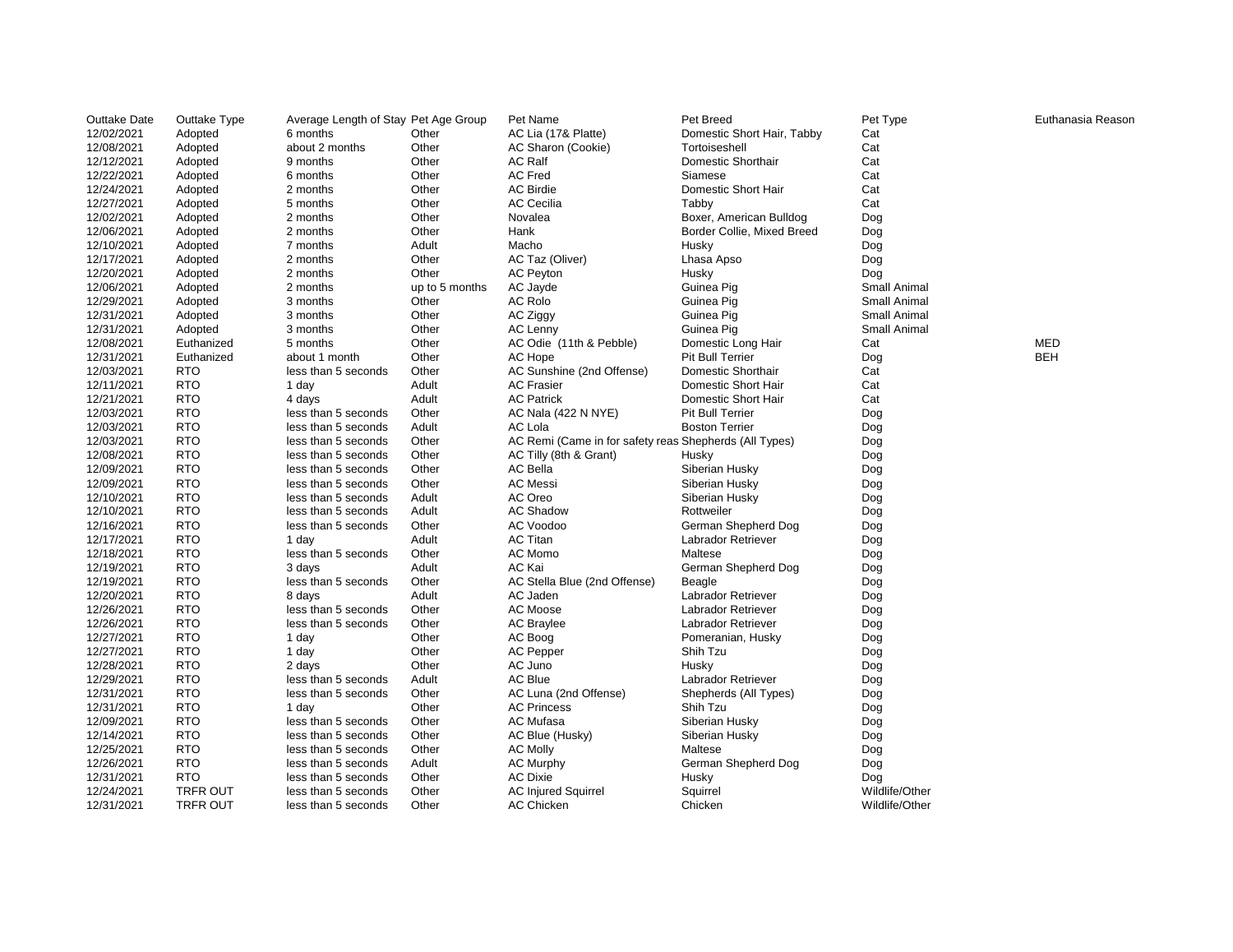|             | Canine | Feline | Sm Animal | R, A, | Wildlife/Other | Total |           |
|-------------|--------|--------|-----------|-------|----------------|-------|-----------|
| <b>RTO</b>  |        | ^7     |           |       |                |       | 30        |
| Adopted     |        |        |           |       |                |       | 15<br>ں ا |
| <b>TRFR</b> |        |        |           |       |                |       |           |
| DOA/Euth    |        |        |           |       |                |       |           |
| Total       |        | 33     | 1 C       |       |                |       | 49        |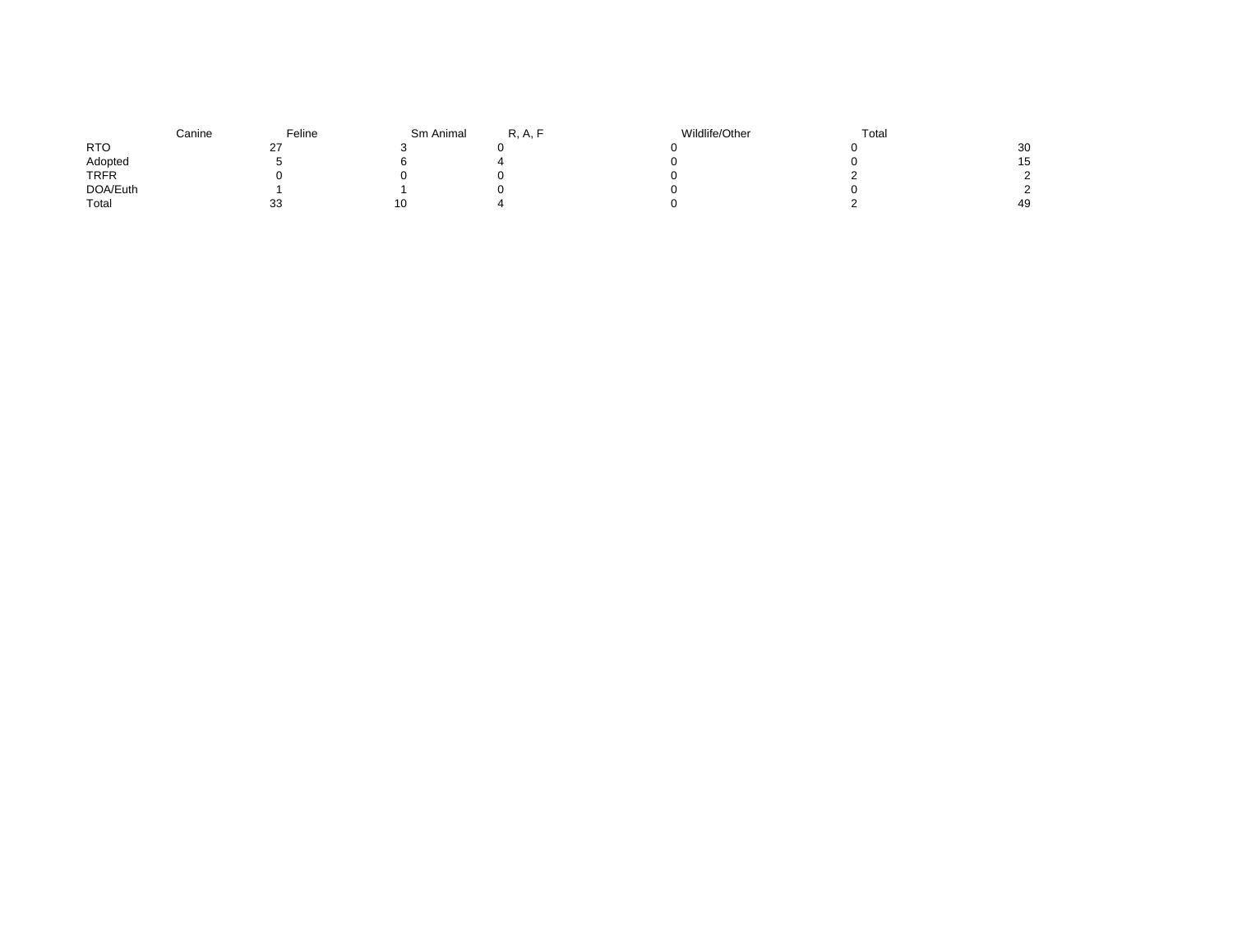|                                  |                                                                                                                | Other AC Drake                                                 |
|----------------------------------|----------------------------------------------------------------------------------------------------------------|----------------------------------------------------------------|
|                                  |                                                                                                                | Other AC Bridgett                                              |
|                                  |                                                                                                                | Other AC Bean                                                  |
|                                  |                                                                                                                |                                                                |
|                                  |                                                                                                                |                                                                |
| 12/03/2021 FTA<br>12/03/2021 FTA | 12/09/2021 Foster to Adopt 3 months<br>12/10/2021 Foster to Adopt 26 days<br>12/09/2021 Foster to Adopt 3 days | about 1 month Other AC Daisey<br>about 1 month Adult AC Apollo |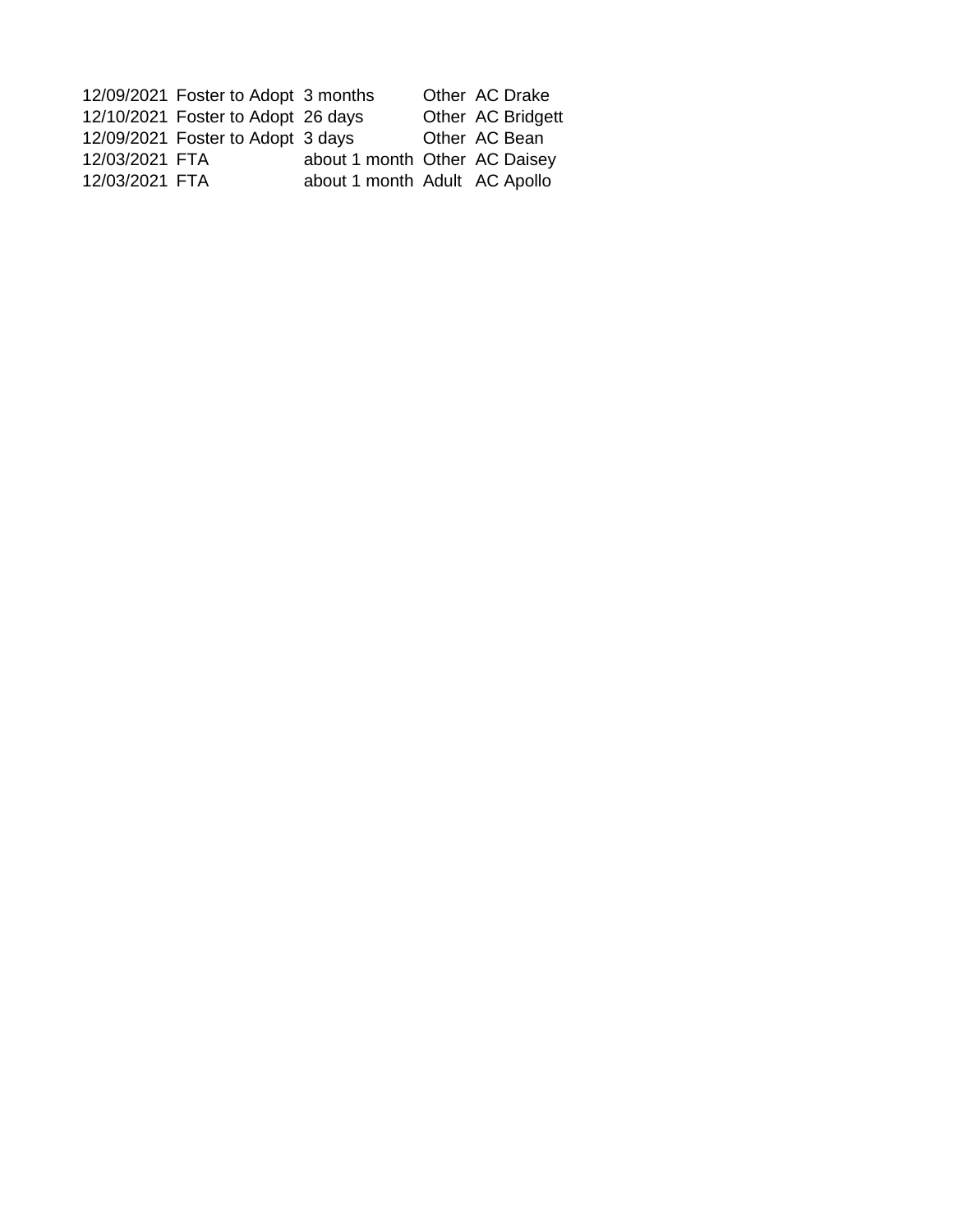| Domestic Short Hair             | Cat | Foster to Adopt                    |
|---------------------------------|-----|------------------------------------|
| <b>Pit Bull Terrier</b>         | Dog | Young Foster to Adopt              |
| Guinea Pig                      |     | Small Animal Young Foster to Adopt |
| German Shepherd Dog, Beagle Dog |     | Young Foster to Adopt              |
| Husky                           | Dog | Adult Foster to Adopt              |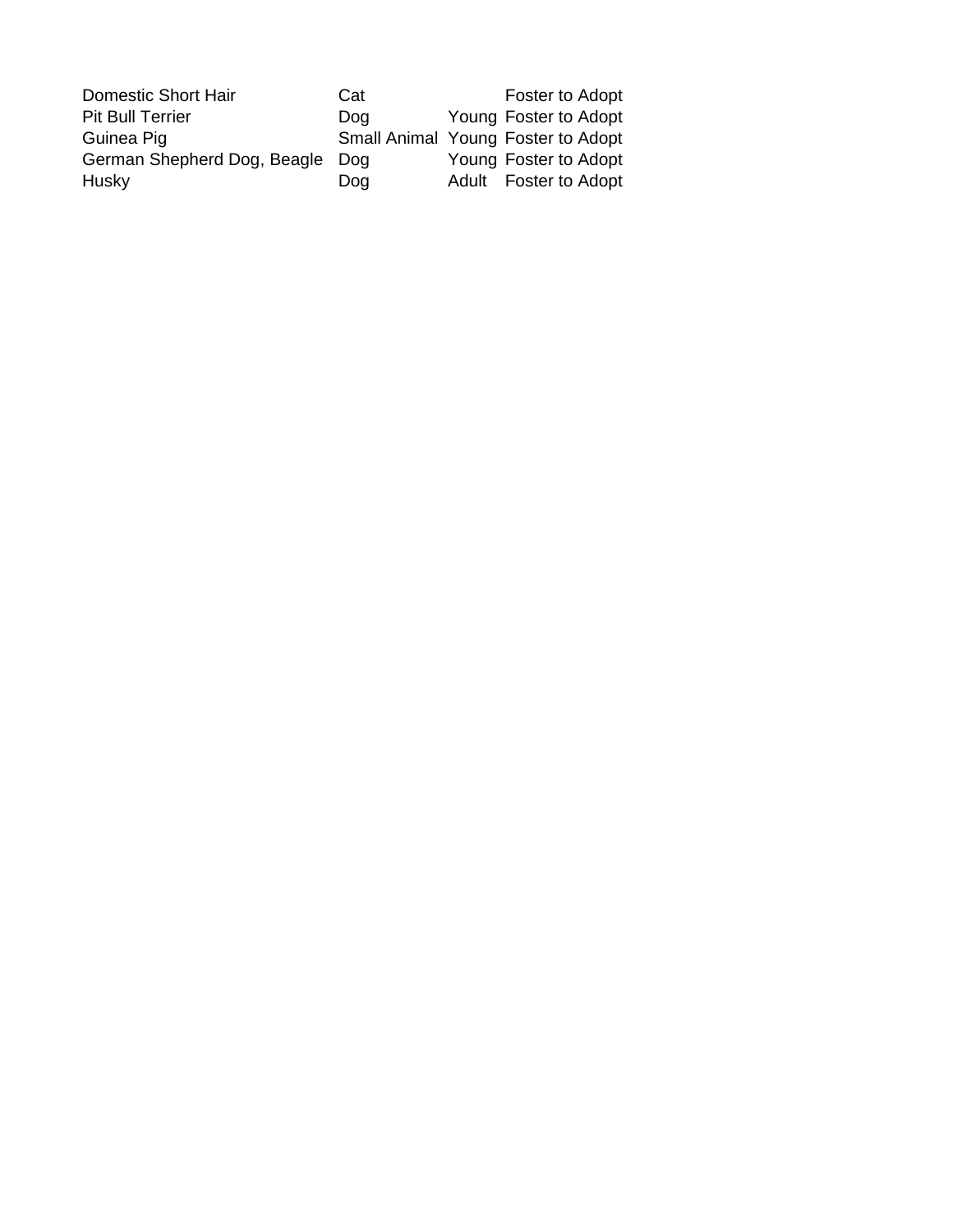## FHI ACTIVITY SUMMARY DEC 2021

|                        | 12                   |
|------------------------|----------------------|
| <b>CITY</b>            | 10                   |
| <b>COUNTY</b>          | $\overline{2}$       |
|                        |                      |
| <b>DOMESTIC ANIMAL</b> | 11                   |
| <b>WILDLIFE</b>        | 1                    |
|                        | 9                    |
| <b>AFTER HOURS</b>     | 3                    |
|                        |                      |
|                        | $\overline{2}$       |
|                        | 1                    |
|                        |                      |
|                        | 0                    |
|                        | 42                   |
|                        |                      |
| <b>PENDING</b>         | 0                    |
| <b>IN PROGRESS</b>     | 0                    |
| <b>CLOSED</b>          | 0                    |
|                        | <b>REGULAR HOURS</b> |